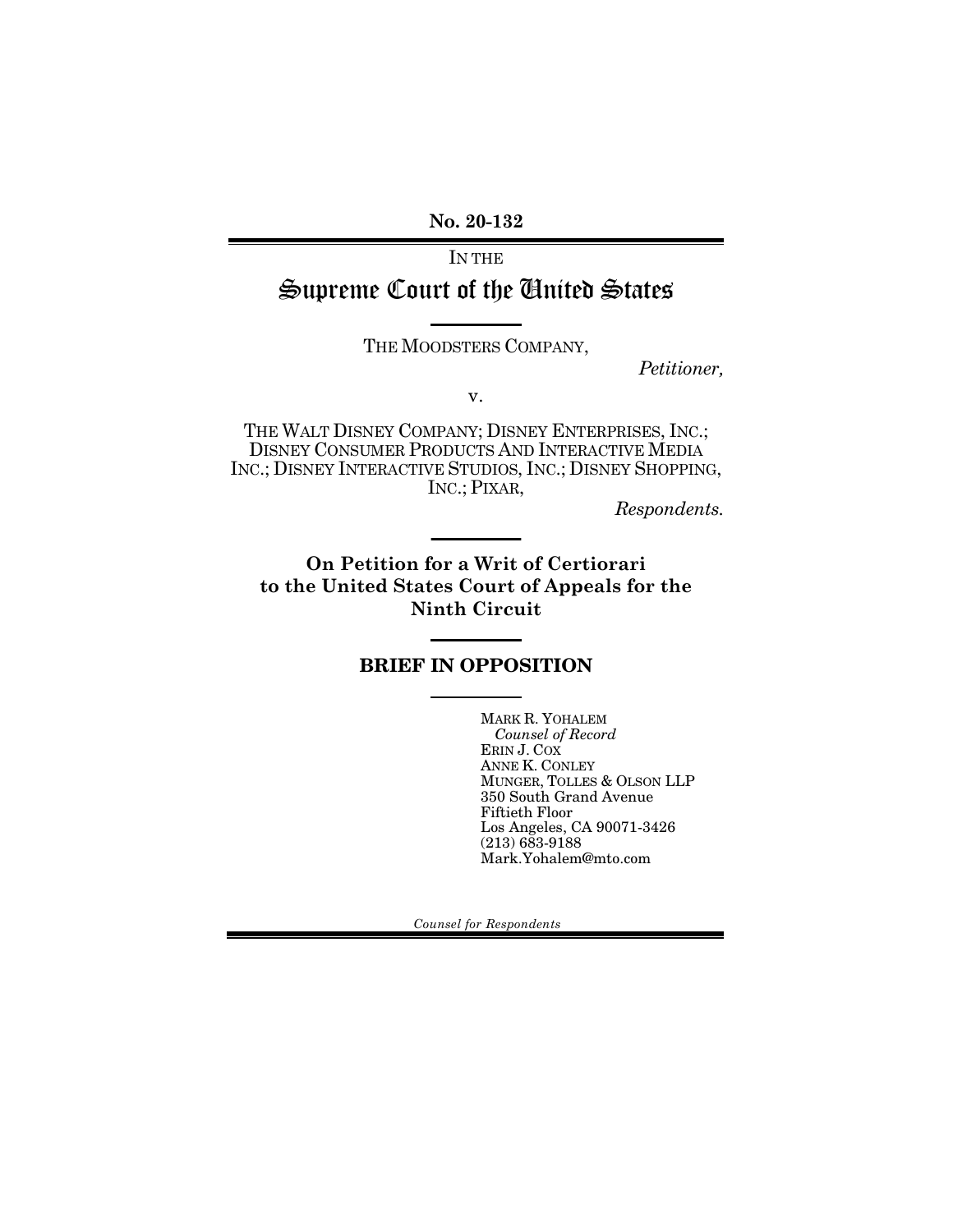#### QUESTIONS PRESENTED

For almost 100 years, following a standard formulated by Judge Learned Hand, circuit courts have held that well-delineated characters can be protected by copyright independently of the works in which they appear, while stock, generic, or vaguely-defined characters cannot be. After petitioner correctly argued below that the circuits consistently "focus on differentiating stock characters" from well-delineated ones, the Ninth Circuit applied that standard and unanimously decided that petitioner's characters—which lack persistent names and distinct characteristics—did not satisfy it. In petitioning for rehearing en banc, petitioner did not argue there was any inconsistency between the Ninth Circuit's standard for the independent copyright protection of graphic characters and the standard applied by other circuits, and no court has ever suggested such a split exists.

1. Should this Court grant review to either (a) discard the time-tested "sufficient-delineation" standard or (b) reapply it to the characters in this particular case?

2. Is copyrightability, as petitioner submits, a question always "reserved for the jury," Pet. 30, or may it be decided by a court where, as here, "accepting all non-conclusory allegations as true and drawing all reasonable inferences in favor of the plaintiff," Pet. App. 54a, the complaint fails to state a claim?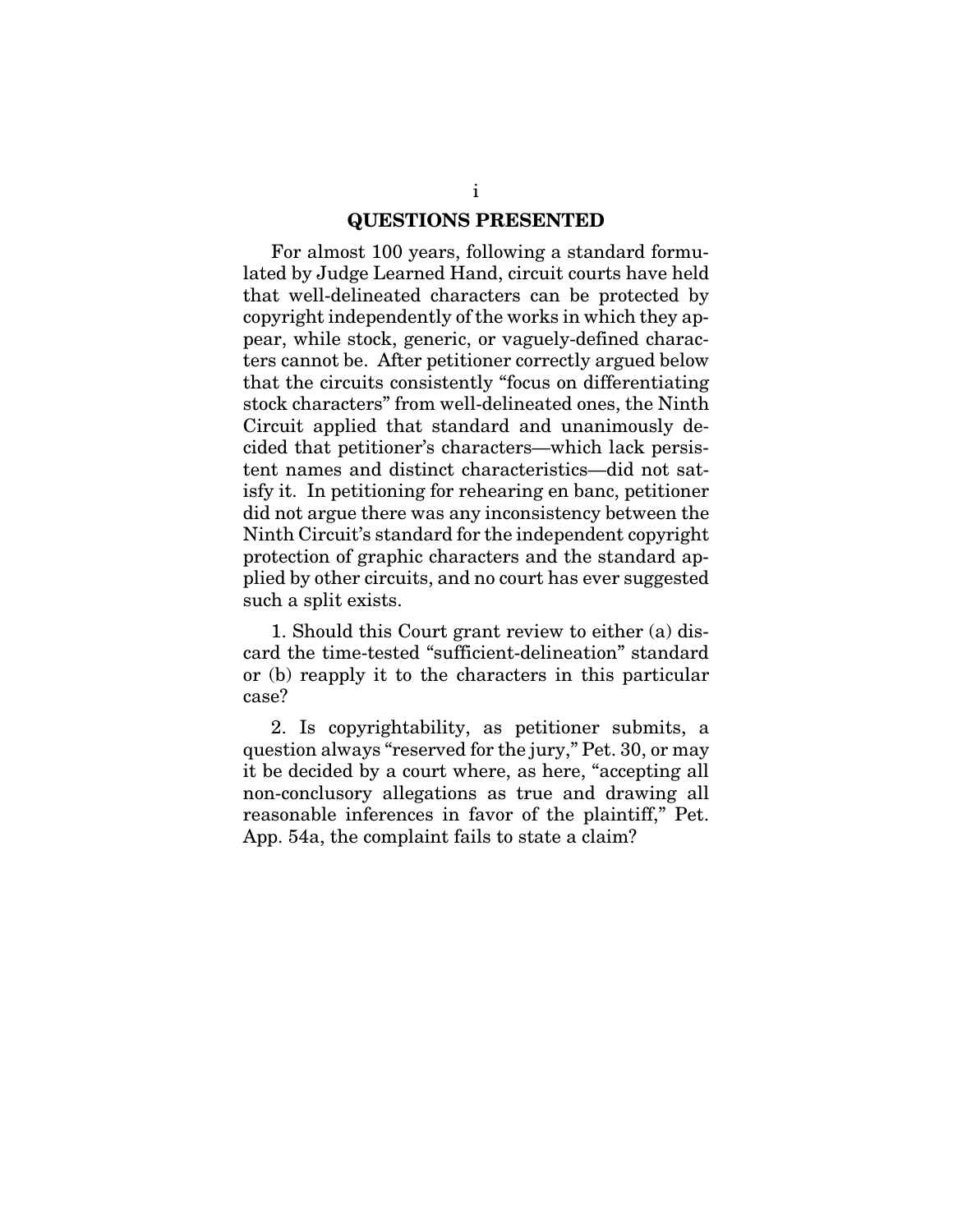# TABLE OF CONTENTS

| I. | The Law of Character Copyright Is Not "in" |                                                                                                                                                   |  |  |  |
|----|--------------------------------------------|---------------------------------------------------------------------------------------------------------------------------------------------------|--|--|--|
|    | $\mathbf{A}$ .                             | All Circuits Limit Freestanding<br>Character Copyright to Well-Delineated                                                                         |  |  |  |
|    | $\mathbf{B}$ .                             | Feist Did Not Upend or Even Affect                                                                                                                |  |  |  |
|    | C.                                         | Because Petitioner's Characters Are Not<br>Copyrightable Under Any Legal<br>Standard, This Case Would Be a<br>Terrible Vehicle for Addressing the |  |  |  |
| H. |                                            | Whether Copyright Protection for Characters<br>Is a Question of Fact, a Mixed Question, or a<br>Question of Law Is Not Implicated by This         |  |  |  |
|    |                                            |                                                                                                                                                   |  |  |  |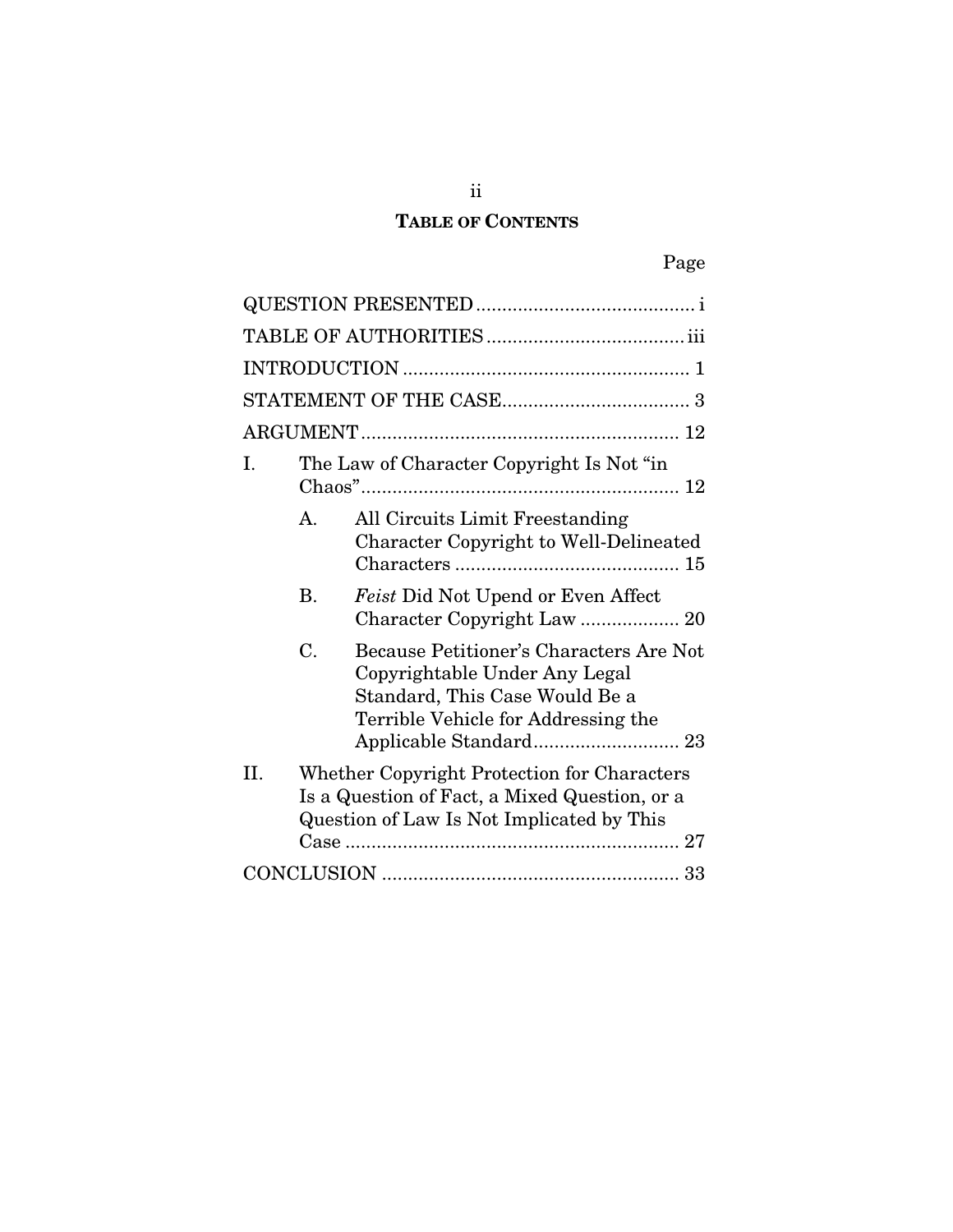## iii TABLE OF AUTHORITIES

Page(s)

## FEDERAL CASES

| CES Pub. Corp. v. St. Regis<br>Publications, Inc.,                                     |
|----------------------------------------------------------------------------------------|
| Columbia Broadcasting Sys., Inc. v.<br>DeCosta,<br>377 F.2d 315 (1st Cir. 1967), cert. |
|                                                                                        |
| DC Comics v. Towle,                                                                    |
| 802 F.3d 1012 (9th Cir. 2015), cert.<br>denied, 136 S. Ct. 1390 (2016)  16, 17, 19     |
| Durham Indus., Inc. v. Tomy Corp.,                                                     |
| Ets-Hokin v. Skyy Spirits, Inc.,                                                       |
| Fabrica Inc. v. El Dorado Corp.,                                                       |
| <i>Feist Publications, Inc. v. Rural</i><br>Telephone Service Co.,                     |
| 499 U.S. 340 (1991)  20, 21, 22, 29                                                    |
| Fleischer Studios v. Ralph A.                                                          |
| Freundlich, Inc.,<br>73 F.2d 276 (2d Cir. 1934), cert.                                 |
|                                                                                        |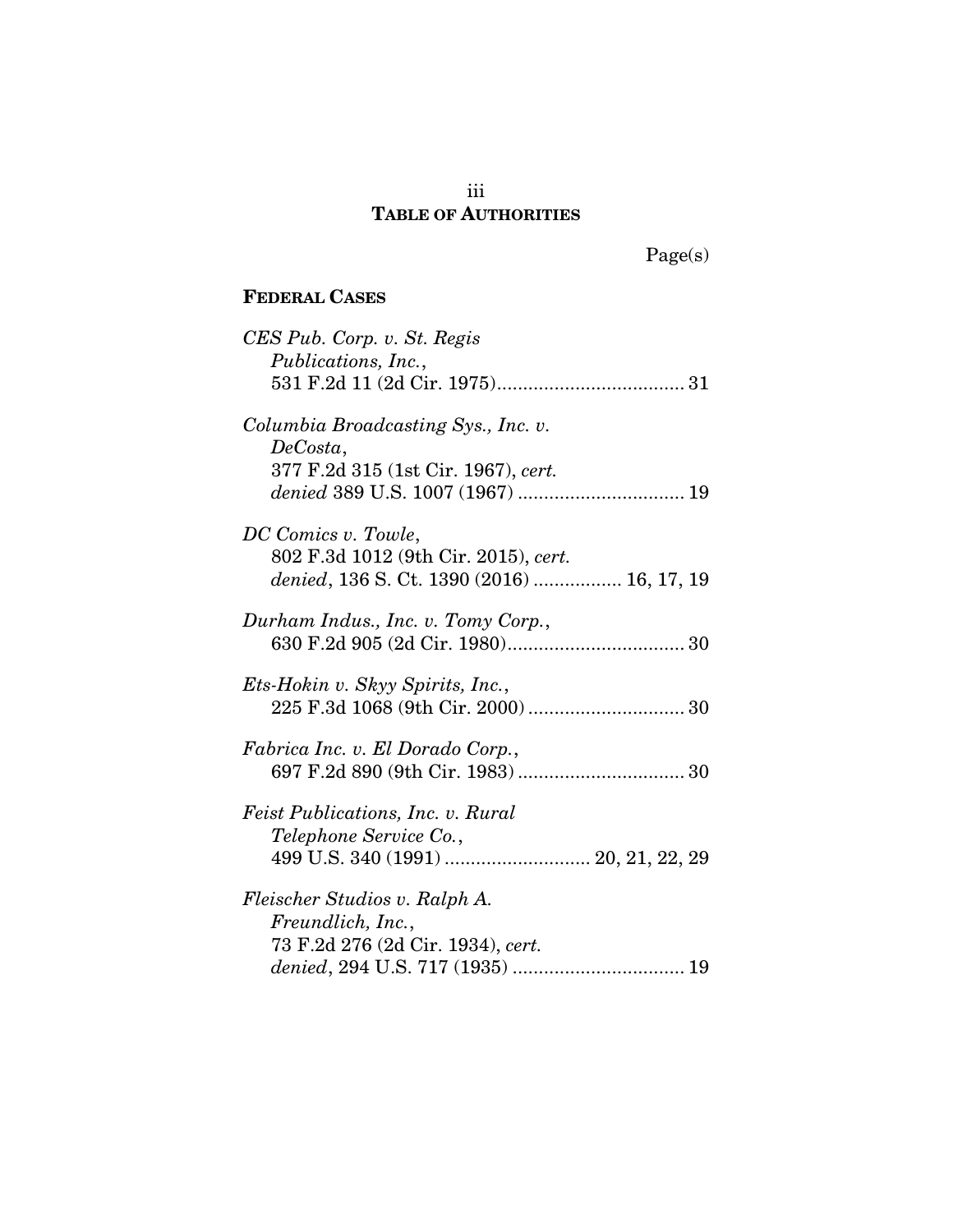## TABLE OF AUTHORITIES (continued)

| Gaiman v. McFarlane,                                                                                                         |
|------------------------------------------------------------------------------------------------------------------------------|
| Hoehling v. Universal City Studios, Inc.,                                                                                    |
| Kirtsaeng v. John Wiley & Sons, Inc.,                                                                                        |
| Klinger v. Conan Doyle Estate, Ltd.,<br>755 F.3d 496 (7th Cir. 2014)  18, 19                                                 |
| Nichols v. Universal Pictures Corp.,<br>45 F.2d 119 (2d Cir. 1930) 15, 22, 26                                                |
| Olson v. Nat'l Broad. Co.,<br>855 F.2d 1446 (9th Cir. 1988)  15                                                              |
| Richlin v. Metro-Goldwyn-Mayer<br>Pictures, Inc.,<br>531 F.3d 962 (9th Cir. 2008), cert.<br>denied, 555 U.S. 1137 (2009)  19 |
| SAP Am., Inc. v. InvestPic, LLC,<br>898 F.3d 1161 (Fed. Cir. 2018), cert.<br>denied, 139 S. Ct. 2747 (2019)  30, 31          |
| Silverman v. CBS Inc.,<br>870 F.2d 40 (2d Cir. 1989), cert.                                                                  |
| Suntrust Bank v. Houghton Mifflin Co.,<br>268 F.3d 1257 (11th Cir. 2001)  18                                                 |

iv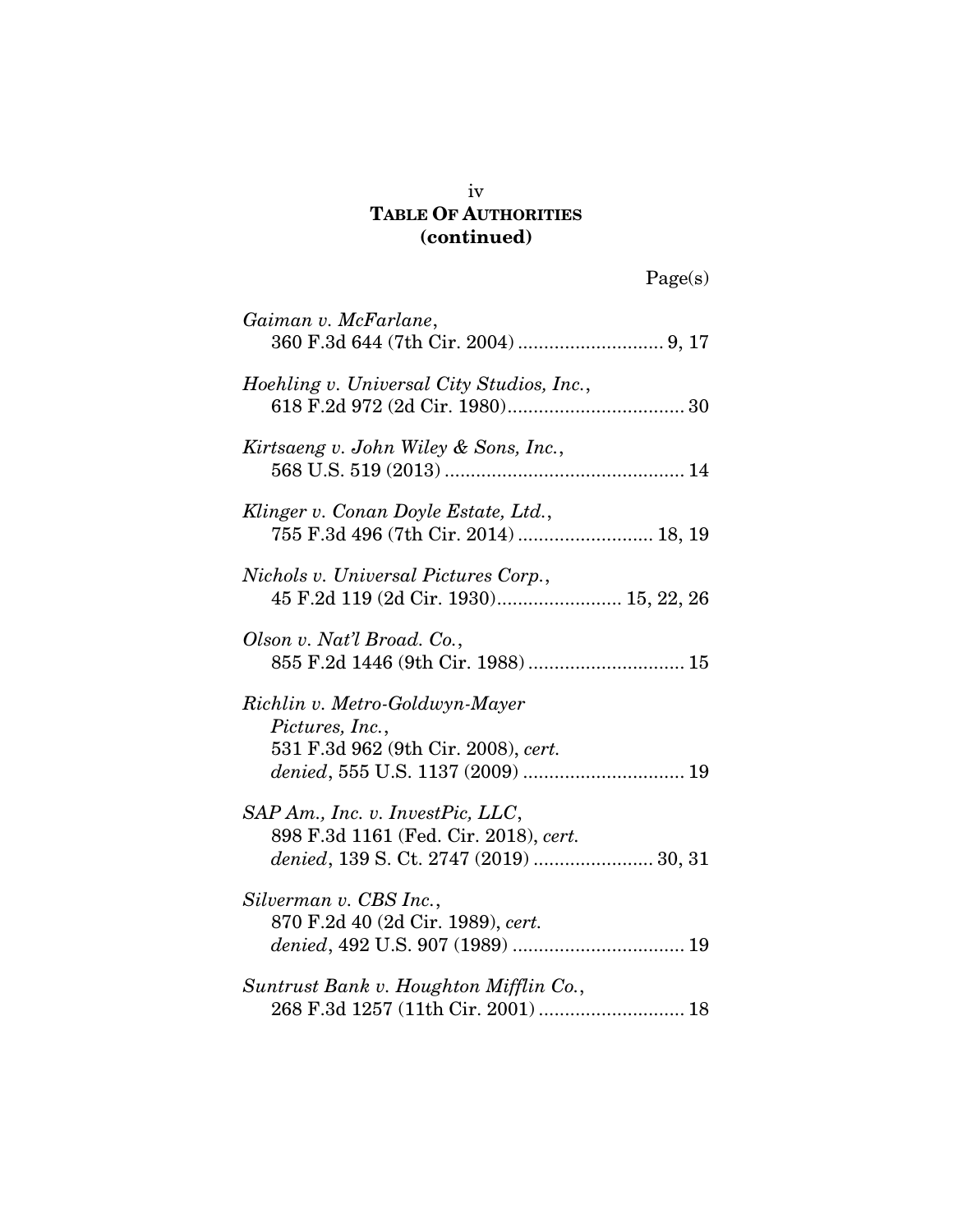## TABLE OF AUTHORITIES (continued)

| TMTV, Corp. v. Mass Prods., Inc.,                                                                        |
|----------------------------------------------------------------------------------------------------------|
|                                                                                                          |
| Walt Disney Productions v. Air Pirates,<br>581 F.2d 751 (9th Cir. 1978), cert.                           |
| Warner Bros. Entertainment v. X One X                                                                    |
| Productions,                                                                                             |
| 644 F.3d 584 (8th Cir. 2011)  18                                                                         |
| Warner Bros. Inc. v. American<br>Broadcasting Companies, Inc.,<br>720 F.2d 231 (2d Cir. 1983) 18, 19, 30 |
| Warner Bros. Pictures v. Columbia                                                                        |
| Broad. Sys.,                                                                                             |
| 216 F.2d 945 (9th Cir. 1954), denied                                                                     |
| <i>certiorari</i> , 348 U.S. 971 (1955) 16, 19                                                           |
| <b>RULES</b>                                                                                             |
|                                                                                                          |
| <b>OTHER AUTHORITIES</b>                                                                                 |
| E. Fulton Brylawski, <i>Protection of</i>                                                                |

| E. Fulton Brylawski, <i>Protection of</i> |  |
|-------------------------------------------|--|
| Characters-Sam Spade Revisited,           |  |
| 22 BULL. COPYRIGHT SOC'Y U.S.A. 77        |  |
|                                           |  |
|                                           |  |

v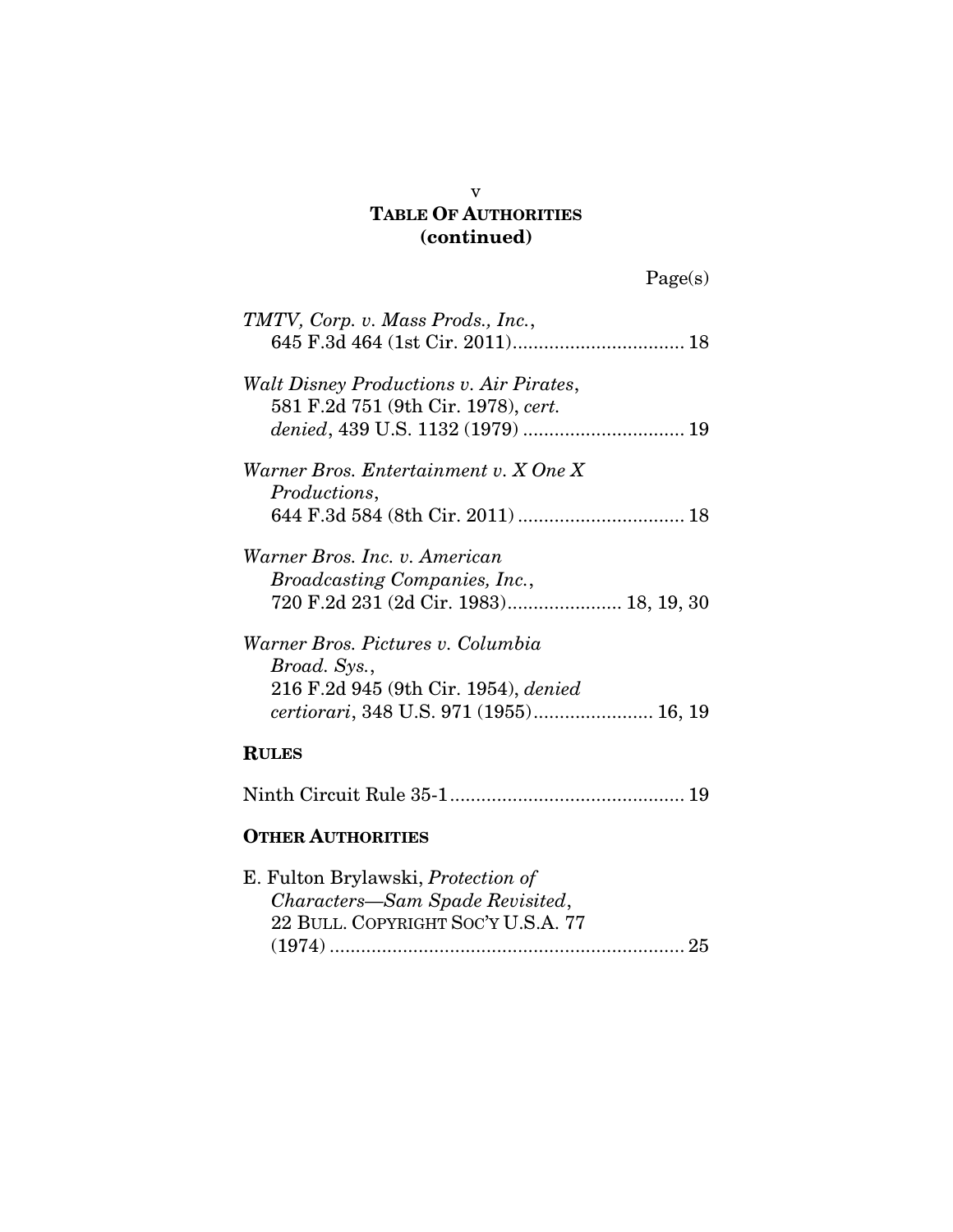## TABLE OF AUTHORITIES (continued)

Page(s)

vi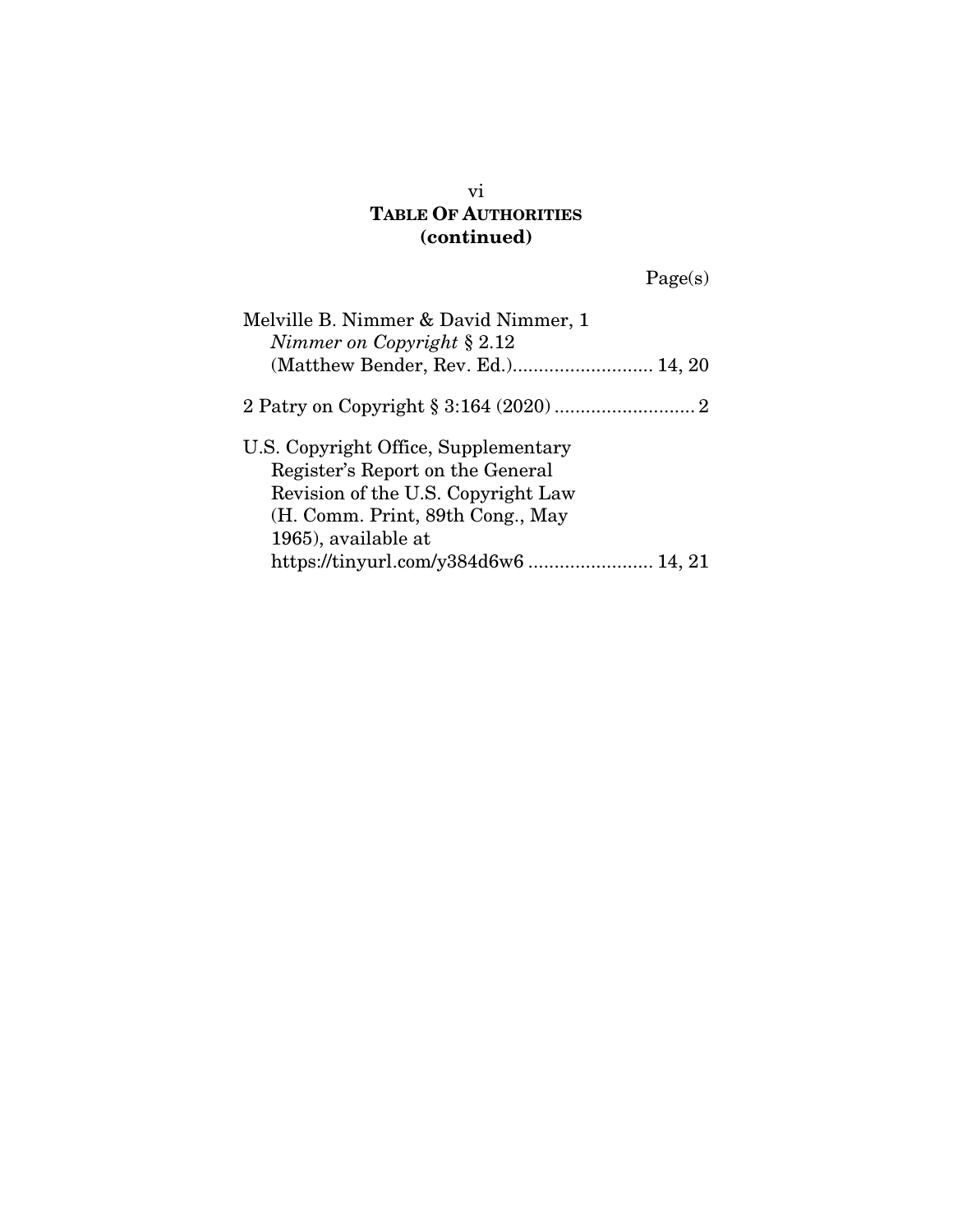#### INTRODUCTION

This case was correctly decided below by applying a settled legal standard, and that fact-bound determination does not merit this Court's review.

Petitioner does not claim that respondents' movie *Inside Out* infringed petitioner's *Moodsters* works. Petitioner's *works* as a whole are protected by copyright, but petitioner rightly realized it could not claim any substantial similarity between those works and *Inside Out*. Instead, petitioner claimed that *characters* in the *Moodsters* works have copyright protection independent from the copyright in the works as a whole, and that *Inside Out* infringed those characters.

As first set forth by Judge Learned Hand in 1930, only a sufficiently delineated character can be protected by copyright independent of the work in which it appears. Stock, generic, or vaguely-defined characters cannot be. The Ninth Circuit, like its sister circuits, has long employed this approach. An experienced district judge applied it to the characters in petitioner's second amended complaint and determined the complaint failed to state a claim. Pet. App. 34a-68a. A unanimous Ninth Circuit panel affirmed. Pet. App. 1a-17a. And, after petitioner sought rehearing, "no judge [on the Ninth Circuit] has requested a vote on whether to rehear the matter en banc." Pet. App. 3a.

Having missed three times below, petitioner now wants a fourth swing at whether it can establish that its characters—which lack definite names, appearance, or traits other than being humanoid and associating a color (*e.g.*, red) with a mood (*e.g.*, being angry)—are sufficiently well-delineated to meet the standard. The lower courts rightly determined they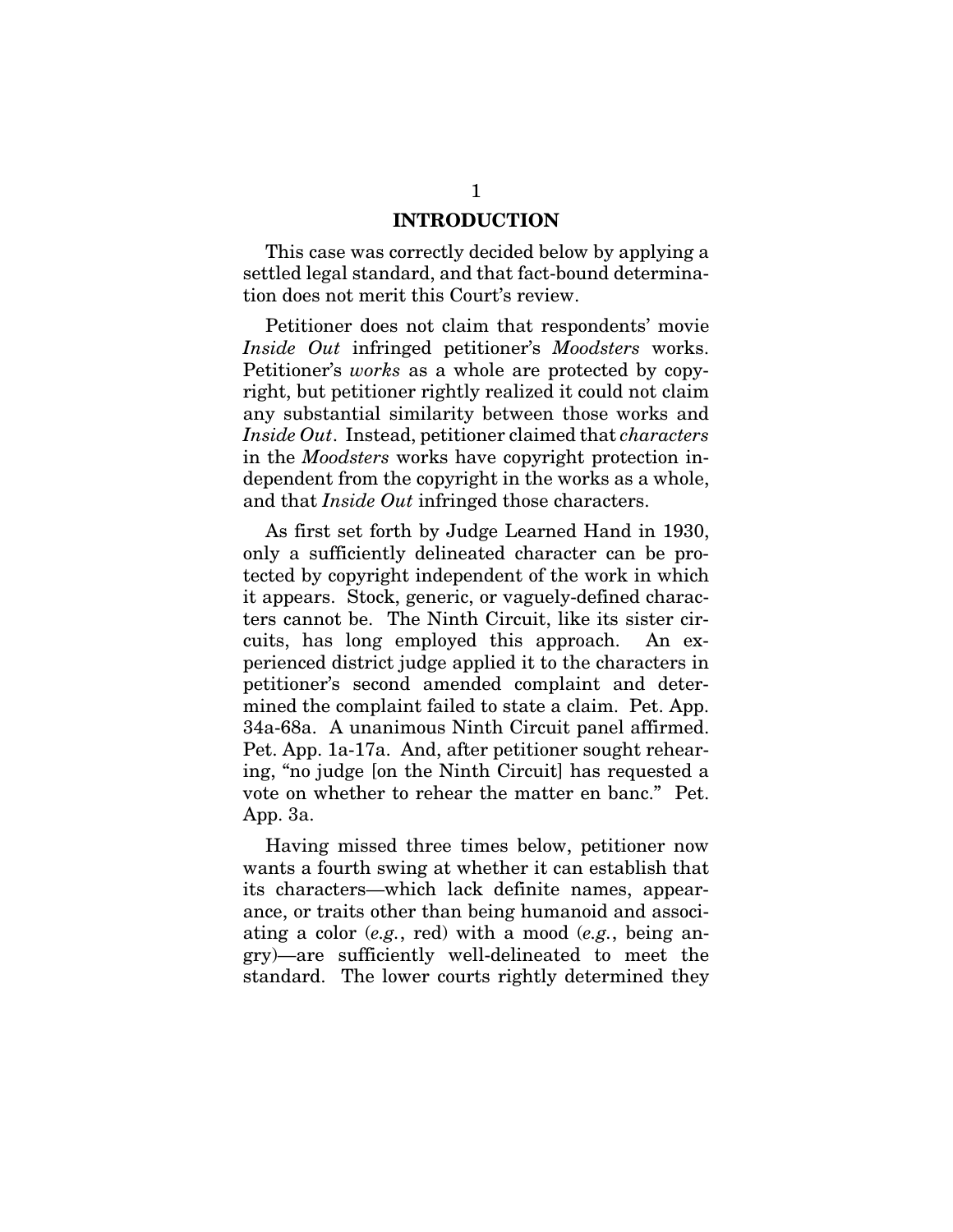were not. At most, this is a dispute over the "[]application of a properly stated rule of law," unworthy of review under this Court's Rule 10.

To try and make out a case for certiorari, the petition insists that the panel's unanimous decision—described by a leading treatise as "a master class in character copyright law," 2 Patry on Copyright § 3:164 (2020)—somehow implicates two circuit splits that this Court must resolve. Neither purported split is mentioned in petitioner's briefs or rehearing petition below, and both are illusory.

First, there is no circuit split over the "sufficient-delineation" standard. As petitioner correctly explained below, all of the circuits "focus on differentiating stock characters" (not entitled to independent copyright) from well-delineated ones (potentially entitled to independent copyright). C.A.O.B. 31 n.9. While the circuits sometimes gloss that standard with different labels, no circuit has ever stated that its standard for the standalone copyrightability of graphic characters differs from another circuit's. Instead, the circuits freely cite each other's cases as guideposts in a shared approach that has governed for 90 years.

Second, while there is some uncertainty among the circuits whether to label copyrightability a factual, legal, or mixed question, there is no split over the issue the petition actually raises: whether a court can decide copyrightability when there is no factual dispute to resolve. Petitioner argues that copyrightability is a question solely for the jury, Pet. 25, which thus cannot be decided by a court in a motion to dismiss, a motion for summary judgment, or on appeal. No circuit has adopted such a rule. Indeed, even those courts labeling copyrightability and actionable copying as questions of fact routinely decide those issues at the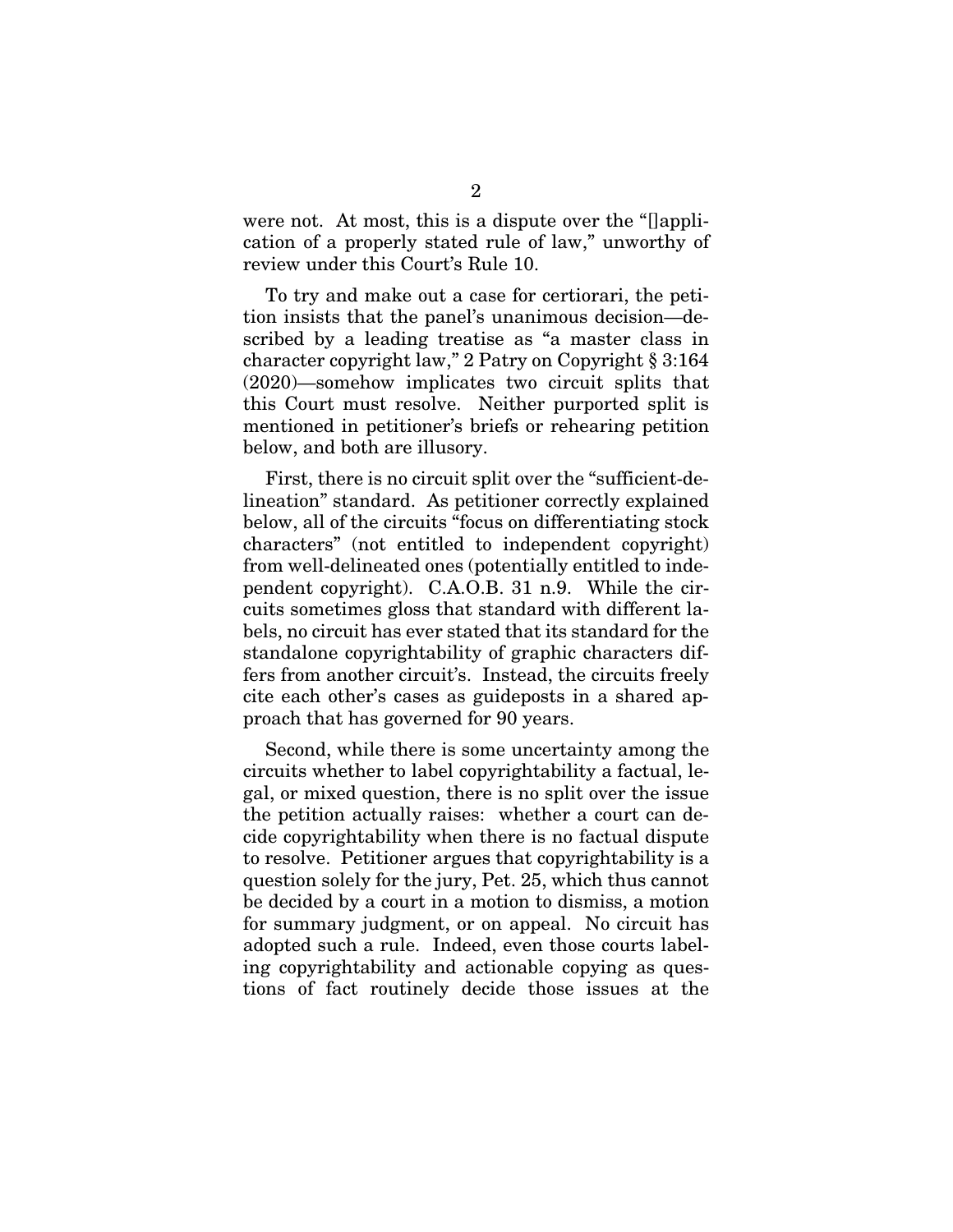motion-to-dismiss or summary-judgment stage. Moreover, this Court itself has resolved copyrightability at the summary-judgment stage. Finally, contrary to the petition's claim, Pet. 24, there is no always-for-the-jury rule for other forms of intellectual property, either.

The district court rightly determined that the complaint's allegations and incorporated works failed to state a plausible claim of copyrightability because general character concepts, such as a blue biped that is often sad, are not independently entitled to copyright protection. The court of appeals rightly affirmed. There is no split implicated by those decisions. Certiorari should be denied.

#### STATEMENT OF THE CASE

1. In 2005, Daniels prepared a pitchbook, "The Moodsters Bible," for a proposed television program about Moodini ("the oldest and the wisest of the Moodsters," C.A.E.R. 188) and her Moodster students, Olovia/Oolvia, Zip, Sniff, Roary, and Shake. Pet. App. 5a. These "bug or alien-like" characters were "very thin with large, furry feet, and arms that reach nearly to the ground," and they had "elaborate antennae," Pet. App. 42a-43a, which "act both as ears and as emotional barometers," C.A.E.R. 182.

Other than Moodini, the Moodsters had primary colors and predominant moods—the yellow "'everyboy' character" Zip, for example, was "happy/optimistic." C.A.E.R. 183. The green Shake was committed to "self-help" and was frequently "scared." C.A.E.R. 187. The pink Olovia was "loving" and "loved." C.A.E.R. 185. Each Moodster also had a signature accessory a yo-yo for Zip, C.A.E.R. 183, a Zeus-like lightning bolt for the red Roary ("an energetic, determined, can-do character" who was the "bravest of all the Moodsters"), C.A.E.R. 184, and so forth.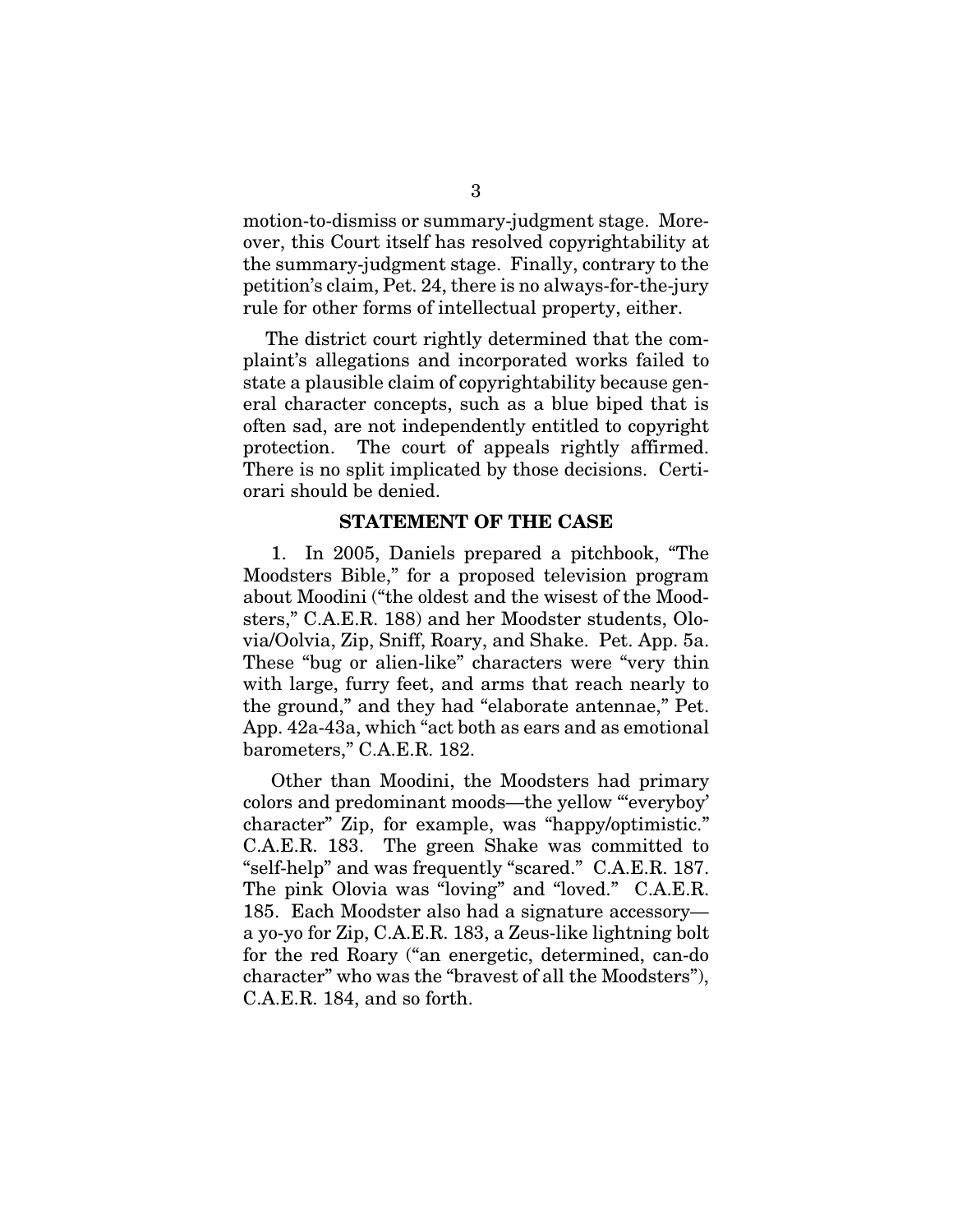While each Moodster had a predominant mood, they all experienced a variety of emotions. Indeed, the pitchbook proposed that each episode's structure would be that "[s]omething happens" and "[b]ecause of it, a Moodster experiences a feeling he or she can't identify." C.A.E.R. 192. For instance, the "Sample Moodster Show Idea" was that Sniff, the often-sad blue character, would become "very angry." C.A.E.R. 194.

In this iteration, the "Moodsters ha[d] extensive family groups"—"parents, grandparents, siblings, and friends"—and pets called "Woobies." C.A.E.R. 182, 189. All these creatures lived in a fantastical world with such locations as "the Emotion Ocean," "the Lonely Lagoon," and "the Amoodsment Park." C.A.E.R. 190-91.

2. In 2006 and 2007, Daniels changed Zip, Shake, Olovia, Roary, and Sniff, C.A.E.R. 182, to Zazz, Scootz, Oola, Rizzi, and Snorf, C.A.E.R. 238. While the characters' appearances remained similar, their characteristics changed. For instance, while the red Roary had been the "bravest of the Moodsters" in 2005, the yellow Zazz was the bravest in 2007. C.A.E.R. 243. Each character continued to exhibit a mix of emotions. The often-sad blue Snorf would "often surprise himself by feeling happy, joyous…even excited." C.A.E.R. 244.

3. In 2008, the characters changed again. Their signature accessories (yo-yo, lightning bolt, etc.) were replaced with "signature musical" instruments—"Zazz plays electric guitar, Oola the flute, Rizzi the synthesizer, Snorf the cello, and Scootz the clarinet. (Moodini can join in on percussion)." C.A.E.R. 271. The characters now had catch-phrases. C.A.E.R. 272-73. And the mentor-Moodster Moodini now "sport[ed] a magical tool belt" with "a talking stethoscope," a "monster spray," and "a feelings thermometer." C.A.E.R. 277.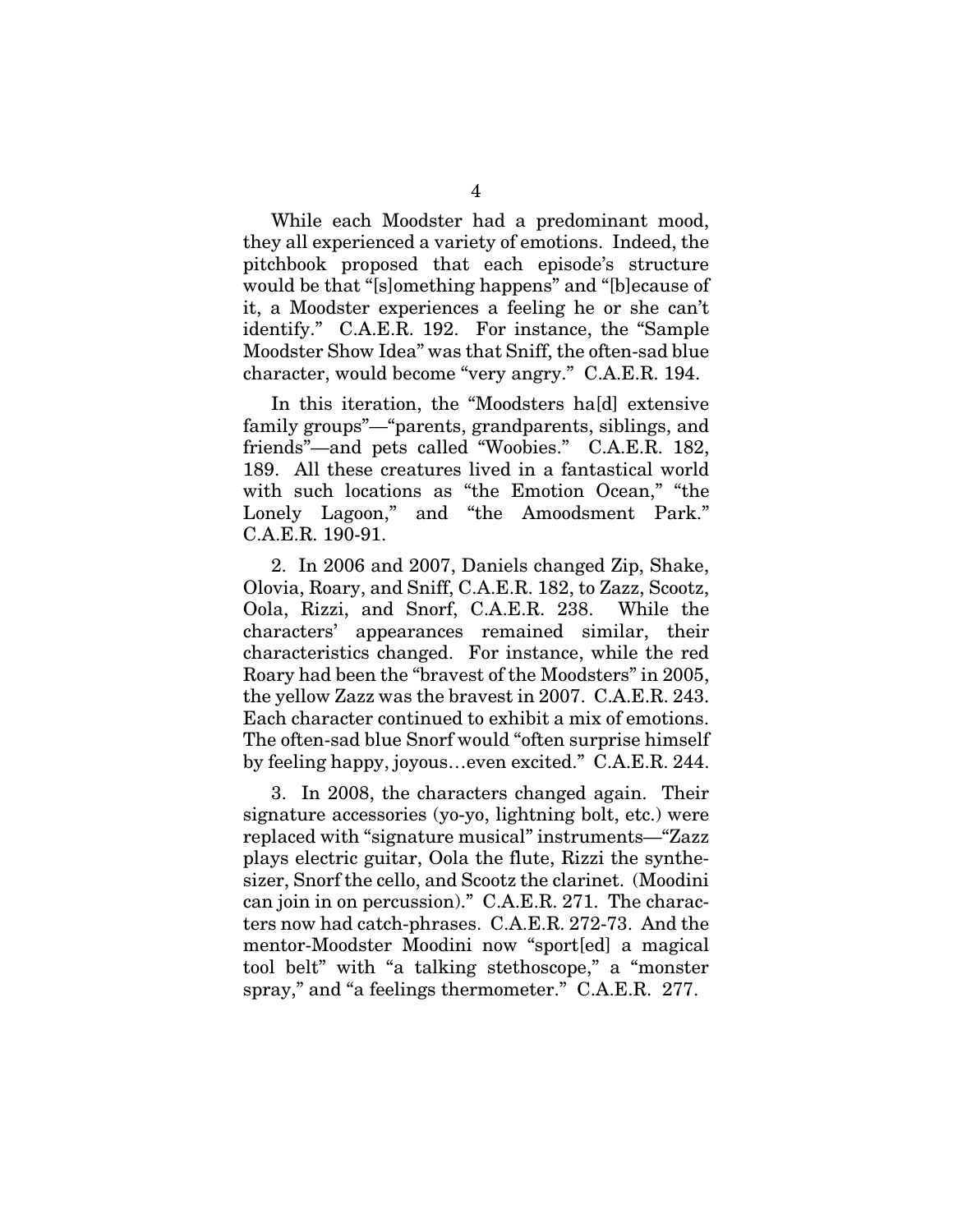4. An even more radical change followed "in the 2012-13 time frame." C.A.E.R. 104. Moodini was removed entirely from the squad, and characters' names changed again—green Scootz (née Shake) became Quigly, yellow Zazz (née Zip) became Coz, red Rizzi (née Roary) became Razz, etc. C.A.E.R. 180. Along with the renaming, they were physically transformed into "teddy-bear-like" characters who "w[ore] glasses, hats, and costumes," and had "regularly-proportioned arms, hands, and feet." Pet. App. 42a-43a. Rather than lanky insectoid creatures with their signature "emotional barometer" antennae, the characters now "look[ed] like small, loveable bears" ("round and cuddly" with "small ears") who "don[ned] a detective's hat and small cape." Pet. App. 10a, 43a. In terms of appearance, "[o]nly each character's color is the same as in the first generation of characters." *Id.*

The Moodsters' new Sherlock Holmes attire reflected their changed concept—rather than naïfs who were educated about their own mood swings by their mentor Moodini, they were now "little detectives" investigating the moods of others. Pet. App. 42a. Consequently, the Moodsters lost their "signature musical" instruments, catch-phrases, and so forth, but received the magical tools previously associated with Moodini. C.A.S.E.R. 225.

What is more, the Moodsters no longer lived in the fantasy world populated by "woobies" and the Moodsters' "extensive family groups," and defined by locales such as "the Lonely Lagoon." C.A.E.R. 188-190, 209. Instead, the characters now "live[d] in a magician's top hat under a child's bed" in the human world, Pet. App. 42a, where they built a headquarters "with bits and pieces of toys and electronics" borrowed from that child, a boy named Zach, C.A.S.E.R. 225.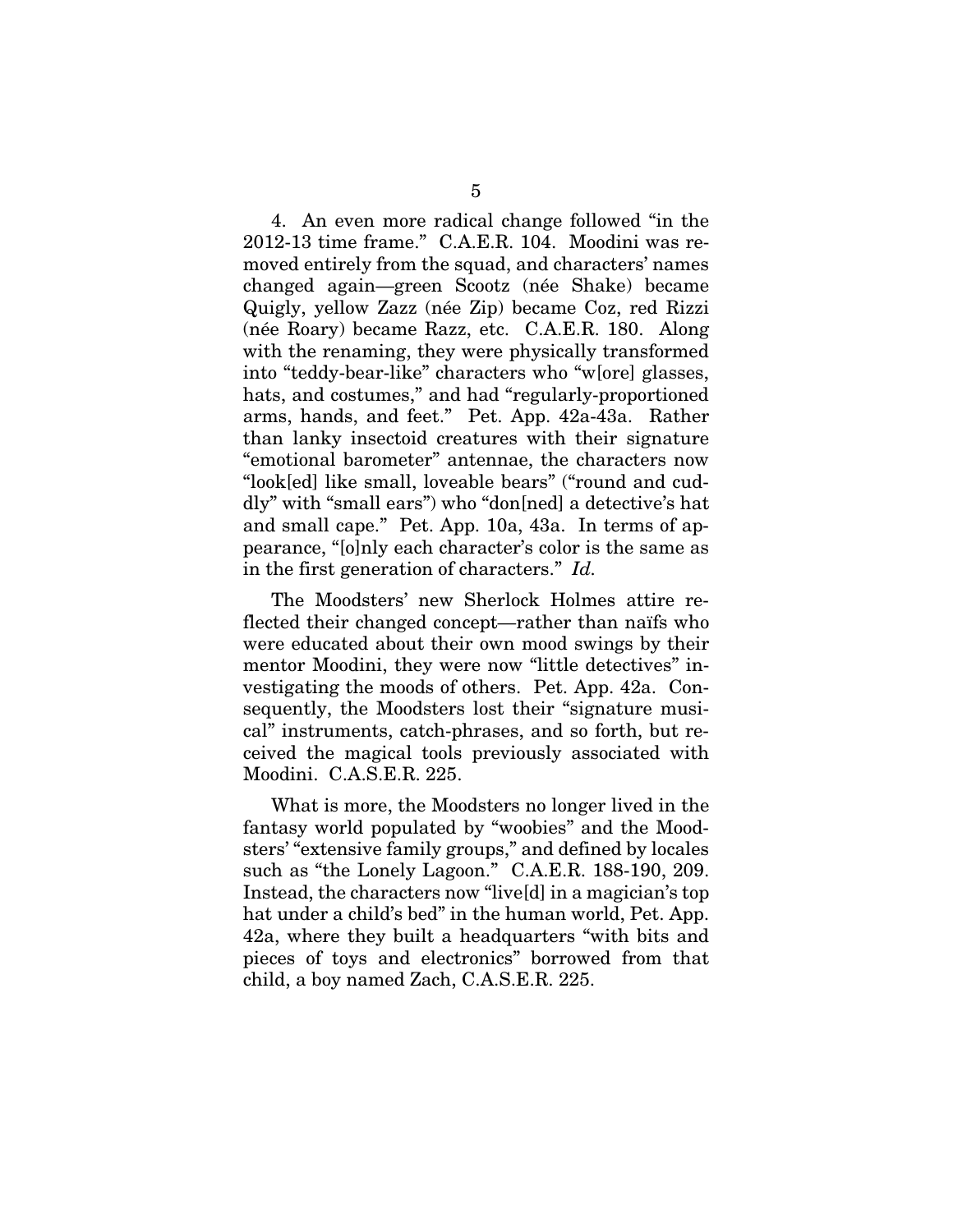5. To trace one character from the complaint, the so-called "Happy character" changed from:

- "Zip," an "everyboy" insectoid creature with mood antennae, a signature yo-yo, a thatched hut for a home, and a commitment to "making good food choices," C.A.E.R. 183, 190; to
- "Zazz," bravest of the crew, who has a "signature" electric guitar, loves "Zazzercises," and lives in a Smurf-style toadstool house, surrounded by an "extensive family," C.A.E.R. 271- 72, 279; to
- "Coz," a teddy-bear detective attired like Sherlock Holmes and carrying a signature magnifying glass, who lives under a boy's bed in the human world, C.A.S.E.R. 180-81.

6. In short, as explained in the opinions below, "the majority of the characters' traits, including such basic qualities as their names, are fluid." Pet. App. 44a. Beside "the idea of color and emotions, there are few other identifiable character traits and attributes that are consistent over the various iterations." Pet. App. 11a.

7. In June 2015, after years of development and publicity, Pixar released *Inside Out*, a movie about the emotions inside Riley, an unhappy girl on the cusp of adolescence. The feelings that Riley experiences after her family moves from Minnesota to San Francisco are personified by the characters Joy, Sadness, Disgust, Anger, and Fear. Their adventures inside Riley's mind dramatize Riley's struggles out in the real world.

8. In 2017, two years after *Inside Out*'s release, Daniels sued respondents, and in March 2018, Daniels and petitioner filed the operative second amended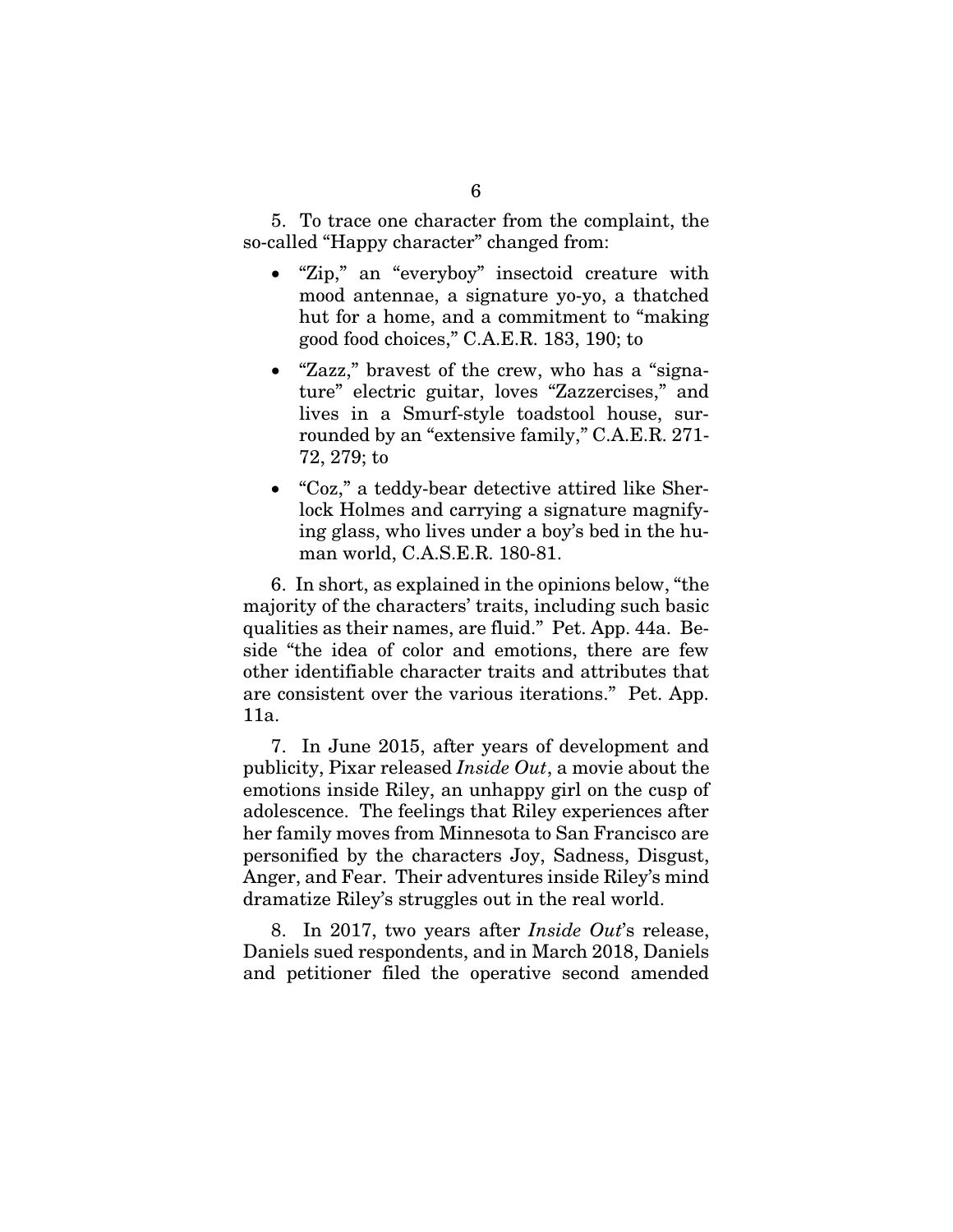complaint, in which petitioner asserted copyright infringement. C.A.E.R. 159.

Notably, petitioner did "not allege that *Inside Out* infringes *The Moodsters* as a work." Pet. App 53a. Nor could petitioner, because there is no substantial similarity between the works as a whole, whether *Inside Out* is compared to the *Moodsters* pilot episode (about wacky alien-like creatures in a fantasy world who are taught to identify their own feelings by their emotionally savvy mentor, Moodini) or the *Moodsters* books and toys (about cuddly teddy-bear detectives living under a boy's bed who advise the boy about feelings based on their own experiences). Pet. App. 42a. Thus, while there was no dispute over whether the *Moodsters* pitchbook or pilot episode were protected by copyright, petitioner did not claim infringement of those works.

Instead, petitioner argued that *Inside Out* infringed petitioner's purported freestanding copyrights in the Moodsters characters. But even as to the characters, petitioner's position was not that the different iterations of the Moodsters each represented *different* characters with specific identities. Instead, the complaint pleaded five generalized characters—a "Happy character," a "Sadness character," an "Anger character," a "Fear character," and a "Love character," C.A.E.R. 82-87—that petitioner argued had "persisted over time." C.A.S.E.R. 285.

These character concepts were very basic. As pleaded by petitioner, the "Happy character," for instance, is happy and yellow, is "not human but has traits and characteristics of humans, is not androgynous, and is not an animal or object." C.A.E.R. 123.

Petitioner's claim of purported infringement by *Inside Out* depended on the complaint pleading each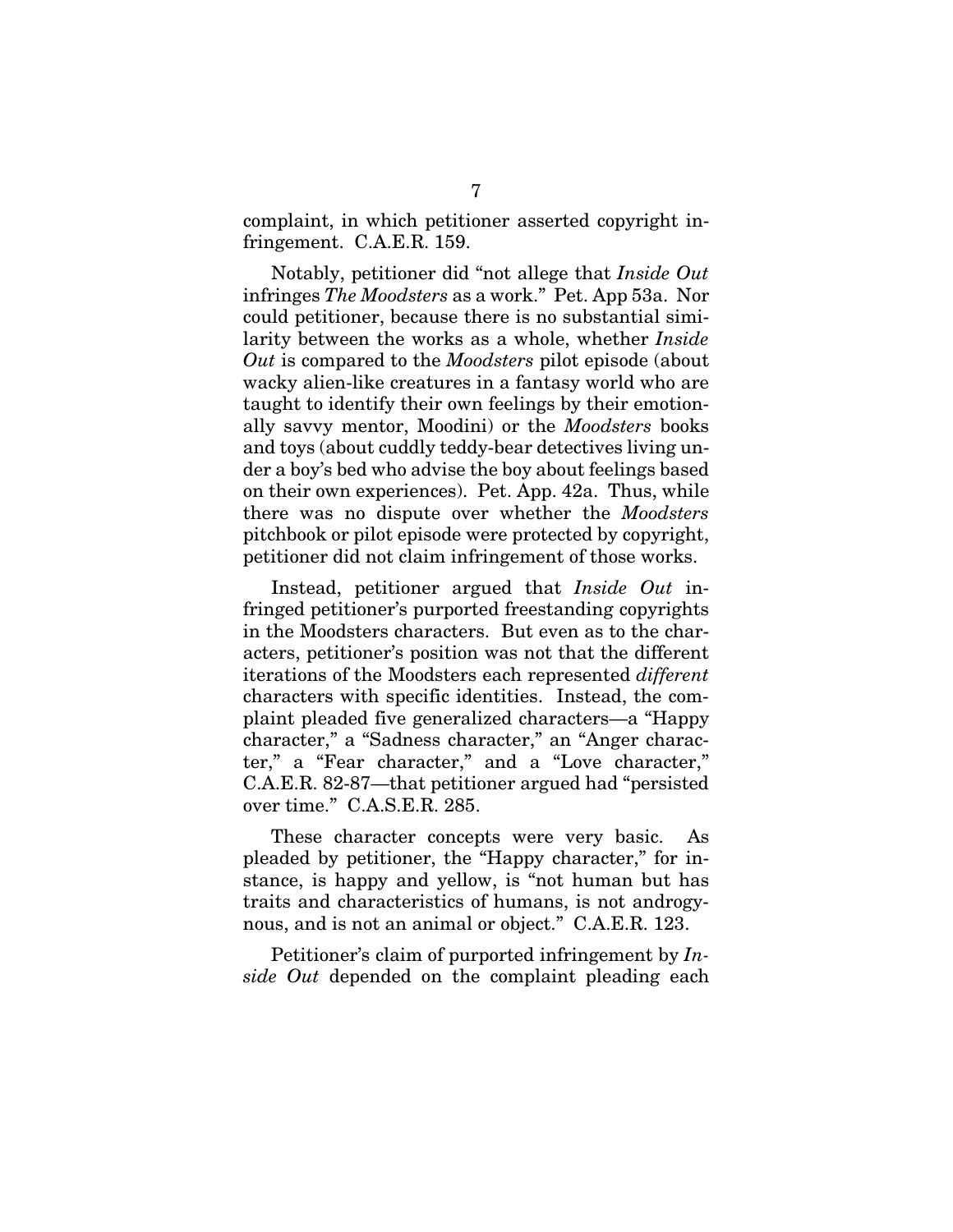Moodster as nothing but a bipedal color-emotion combination. For example, petitioner's Roary, Rizzi, and Razz are not substantially similar to *Inside Out's* Anger character (his actual name is "Anger," unlike with the Moodsters). *Inside Out*'s Anger is squat, male, middle-aged, and dressed as a salaryman, and his job is to operate a control panel inside Riley's mind. Roary and Rizzi are young, female, and unclothed, have prominent insect-like mood antennae and blonde pigtails, carry a lightning bolt, and live in a fantasy world where they learn from the wise mentor-Moodster Moodini. Razz is a cute female teddy-bear detective wearing a capelet and deerstalker cap who lives under a bed in the real world and solves mood mysteries.

Petitioner's complaint simplified Roary, Rizzi, and Razz into a "red Anger character" archetype—"animated, not human but has traits and characteristics that are, not androgynous, and not an animal or object," C.A.E.R. 143—precisely to try to claim that *Inside Out*'s Anger fell within that same archetype, C.A.E.R. 146.

9. Respondents moved to dismiss, arguing that petitioner could not claim copyright over such undelineated character concepts independent of the works in which they appeared, and that even if those characters could be protected independently, *Inside Out* did not infringe them.

10. The district court dismissed after considering the operative complaint, and—as exhibits to the complaint or materials over which it properly took judicial notice—the *Moodsters* pitchbooks, pilot episode, and storybook.

11. The court began by explaining that, "[t]o survive a motion to dismiss under Rule 12(b)(6), a complaint must contain sufficient factual matter, accepted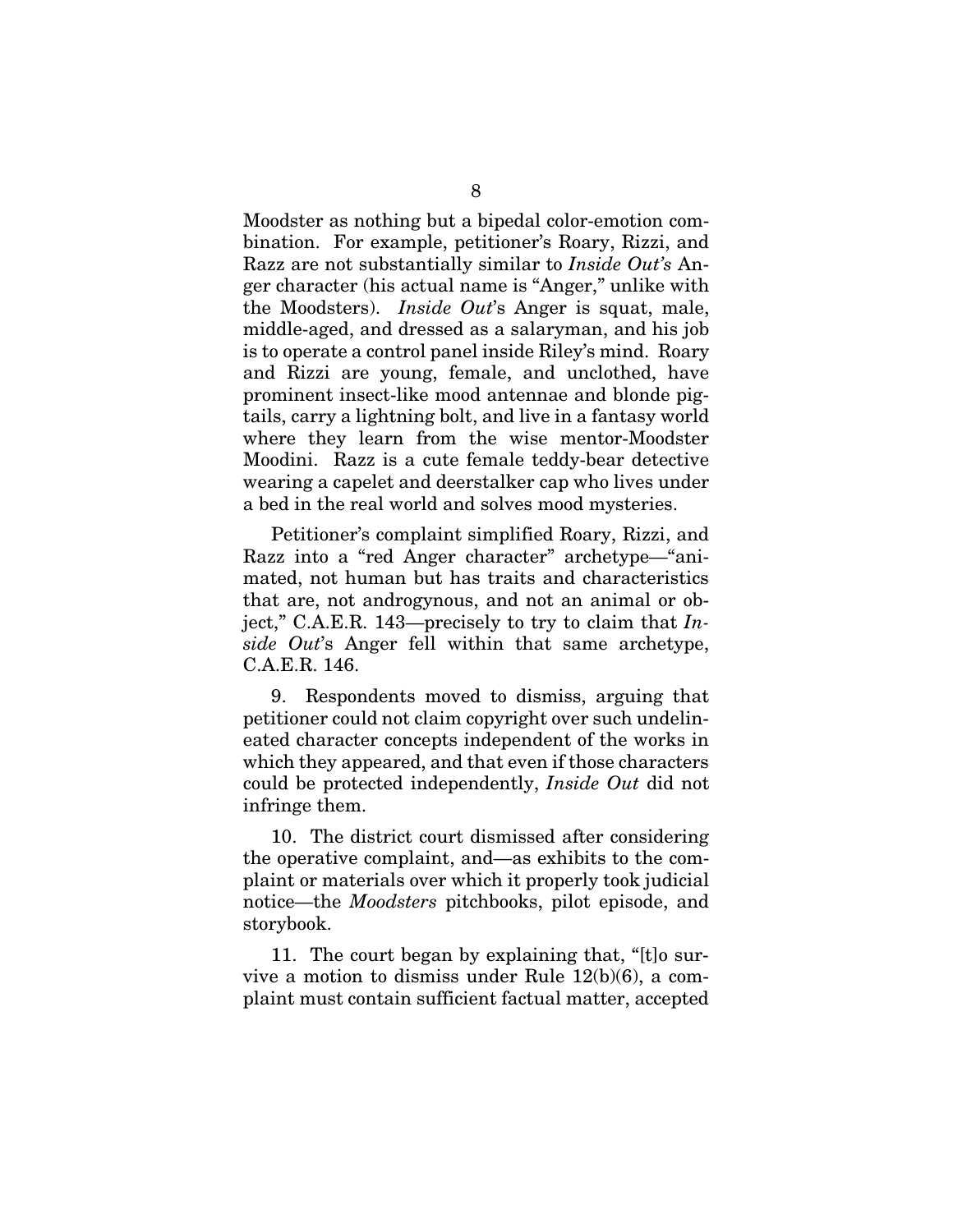as true, to state a claim to relief that is plausible on its face. In assessing the adequacy of the complaint, the court must accept all pleaded facts as true and construe them in the light most favorable to the plaintiff. The court then determines whether the complaint allows the court to draw the reasonable inference that the defendant is liable for the misconduct alleged." Pet. App. 37a (internal citations and quotation marks omitted).

The court then assessed the characters, noting that over each iteration they underwent "basic biographical changes," and got "new names," new homes, new jobs, and "a wholly different look." Pet. App. 40a-42a. "[T]he majority of the characters' traits, including such basic qualities as their names, are fluid." Pet. App. 44a. Looking to the "traits that remain the same," the court determined they were not sufficient to establish well-delineated, recognizable characters. Pet. App. 44a-46a. That was true whether the Moodsters were considered separately or together. Pet. App. 47a-49a.

12. Petitioner appealed, arguing that the Moodsters characters satisfied the Ninth Circuit's standard for character copyrightability, which petitioner argued "focuses on whether characters are 'stock characters'" and permits freestanding copyright if they are not. C.A.O.B. 31. Petitioner also argued that "[o]ther courts focus on differentiating stock characters as well," and cited the Seventh Circuit's *Gaiman v. McFarlane*, 360 F.3d 644, 660 (7th Cir. 2004), as holding that a "character with [a] specific name and specific appearance was not a stock character." C.A.O.B. 31 n.9.

13. Shortly before oral argument, petitioner submitted a Rule 28(j) letter to the Ninth Circuit. Relevant to the petition before this Court, petitioner ar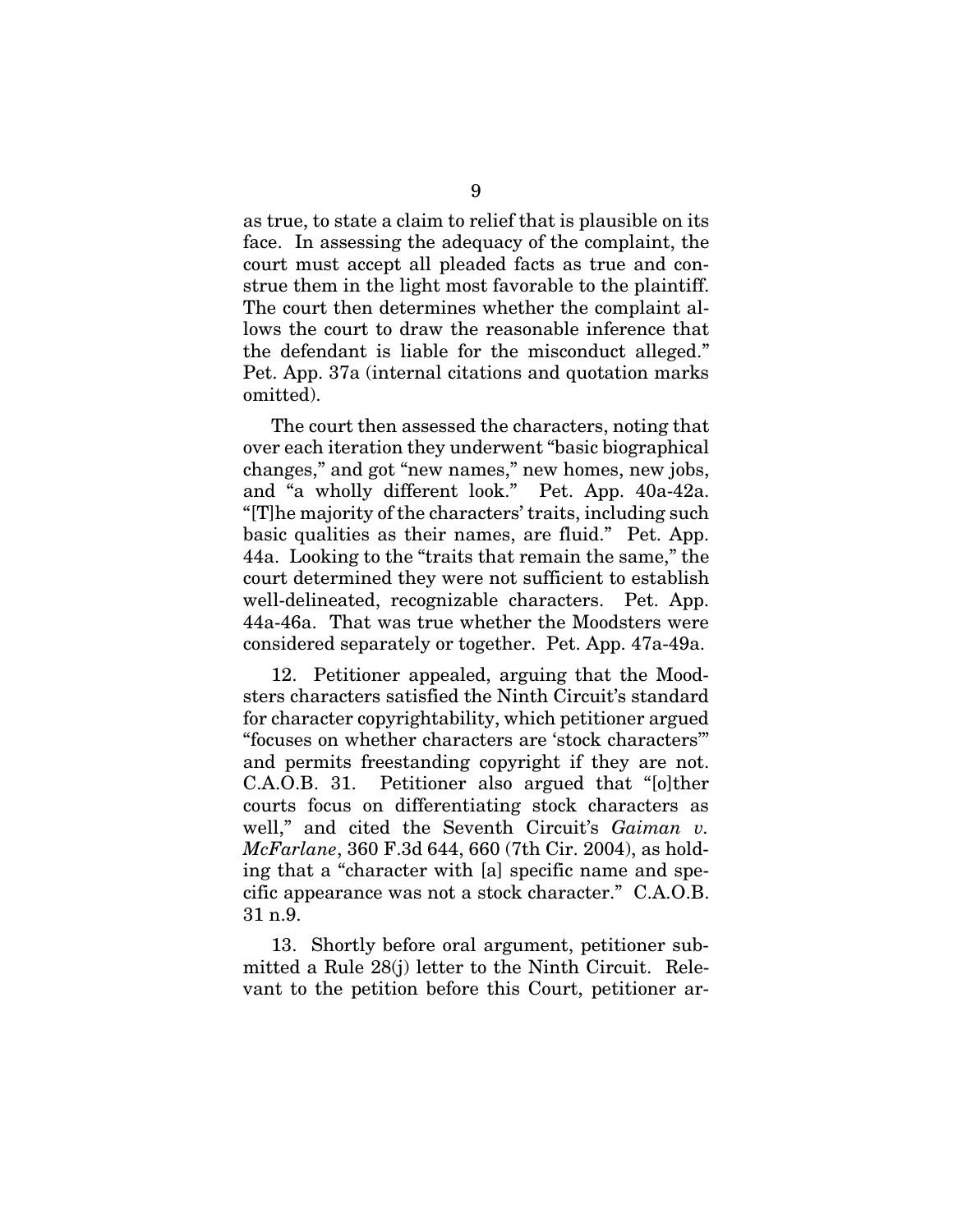gued that "dismissal under Rule 12(b)(6) is inappropriate" *unless* "the absence of originality is [] established either on the face of the complaint or through judicially noticed matters." C.A. Docket 38.

14. The appeal was heard by a panel consisting of Judge M. Margaret McKeown, Senior Judge Jerome Farris, and visiting Second Circuit Judge Barrington D. Parker, Jr., sitting by designation. In an opinion written by Judge McKeown, and slightly revised following petitioner's rehearing request, the court of appeals unanimously affirmed.

The court explained that "[l]iterary and graphic characters … may enjoy copyright protection" independent from the works in which they appear, provided they have "consistent, identifiable character traits and attributes" and are not merely "lightly sketched." Pet. App. 4a. But petitioner's concepts of an anthropomorphic "Anger character" or "Happy character"—defined only by reference to a color and an emotion—did not meet that standard.

The court explained that the characters' ceaseless variation left them without distinctive traits. "[T]he physical appearance of The Moodsters changed significantly over time." Pet. App. 10a. Likewise, "in every iteration the five Moodsters each have a completely different name." Pet. App. 12a. Indeed, there were few "identifiable character traits and attributes that are consistent over the various iterations." Pet. App. 11a. Considering the traits that were consistently a part of the characters as pleaded in the complaint and shown by the works, the characters were not well-delineated; they were merely "[l]ightly sketched." *Id*. The core traits assigned to each character were just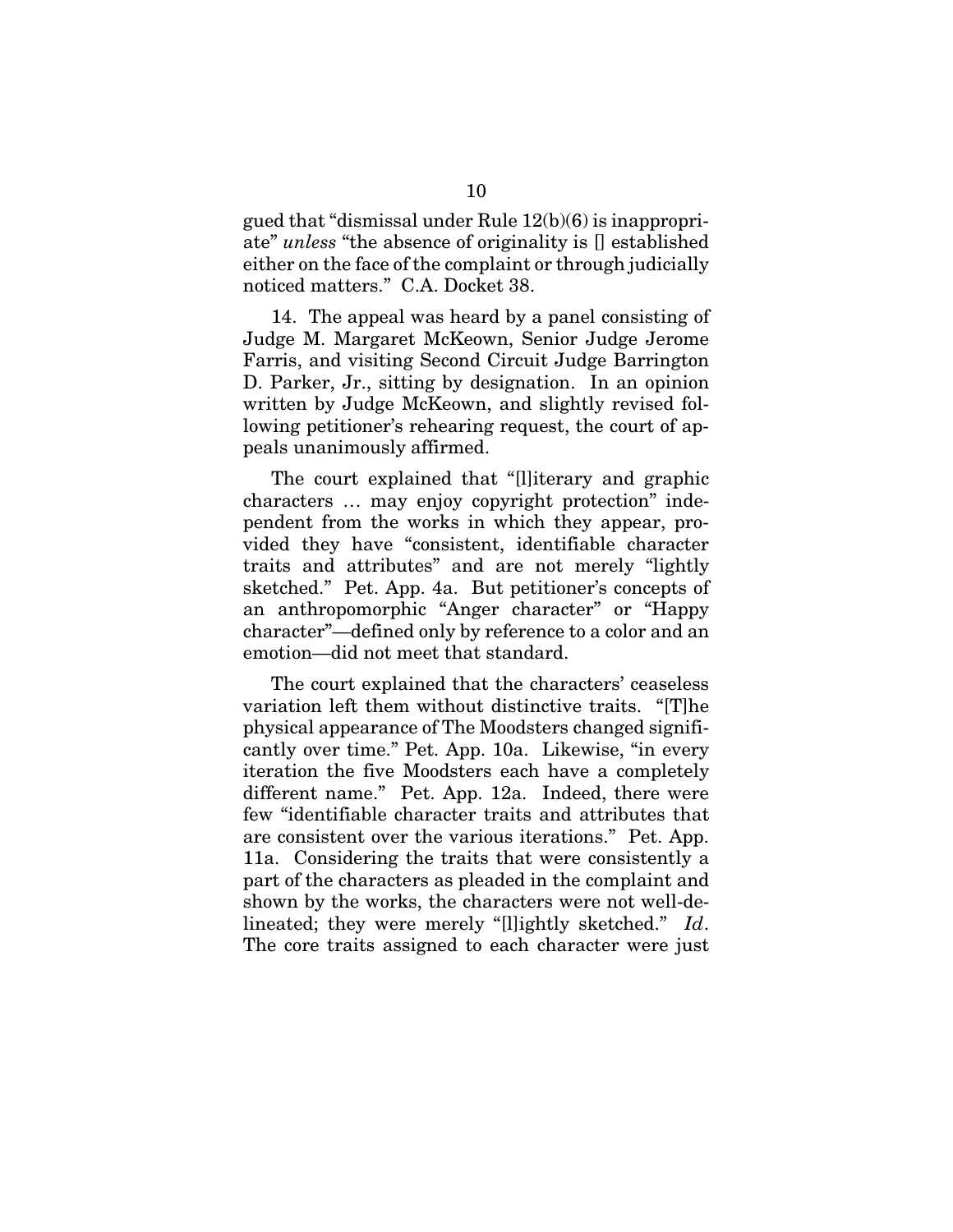"the idea of color and emotions," and such an idea was not protectable by copyright. *Id.*[1](#page-17-0)

Thus, while "[t]here is no dispute that the 2005 Moodsters Bible and the 2007 pilot television episode are protected by copyright," petitioner could not "succeed on [its] copyright claim for The Moodsters *characters*, which are 'lightly sketched' and [not] sufficiently delineated" to enjoy copyright protection independent from the underlying works. Pet. App. 16a-17a.

15. Petitioner sought rehearing en banc, but the rehearing petition bears little resemblance to the petition before this Court. It made no mention of any circuit split. Nothing in the petition even suggests that other circuits apply a substantively different standard for standalone character copyright. As to resolution of the case on the pleadings, while petitioner disagreed with what the panel had done, the petition argued that the Ninth Circuit's approach in this area was "not an outlier in copyright law." P.F.R.E.B. 7.

16. "The full [Ninth Circuit was] advised of the petition for rehearing and rehearing en banc and no judge [] requested a vote on whether to rehear the matter en banc." Pet. App. 3a.

<span id="page-17-0"></span> <sup>1</sup> The court also held that petitioner could not prevail under "the story being told" test, an older standard primarily applicable to literary characters (as opposed to graphically depicted characters), because the *Moodsters* works were not "a character study of The Moodsters" but rather plot-driven adventures "by which particular emotions are introduced and explored. The Moodsters are mere chessmen in the game of telling the story." Pet. App. 14a.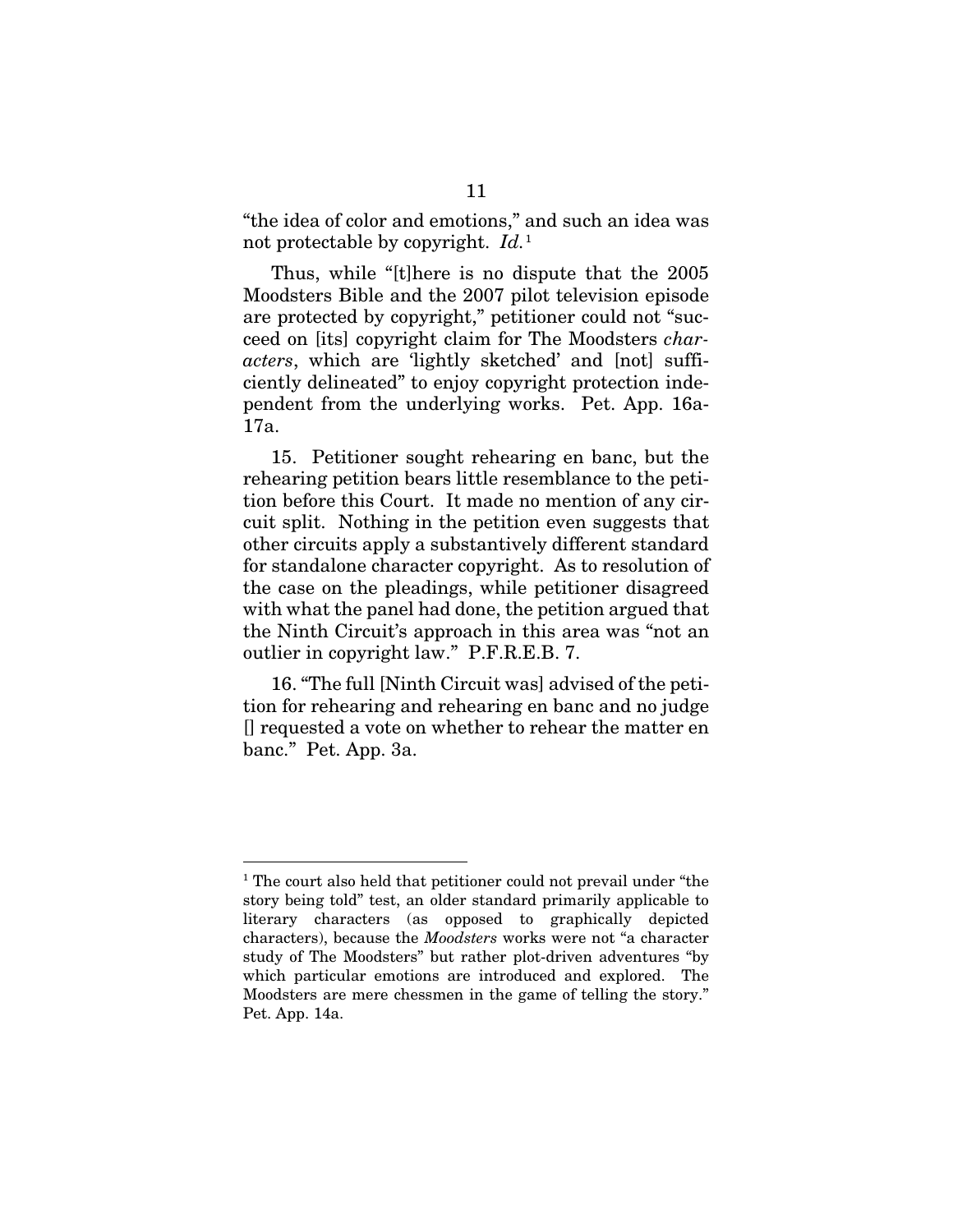#### ARGUMENT

### I. The Law of Character Copyright Is Not "in Chaos"

1. The heart of petitioner's argument for certiorari is the incorrect assertion that the law regarding the standard for independent character copyright is "in chaos" and that "every circuit court … employs a different test." Pet. 3. According to the petition, this "chaos" has reigned in copyright law "for decades" unnoticed by this Court or *any* court, and caught only by sundry "commentators." Pet. 14-15.

The petition's premise is false. There is no chaos. Instead, there is striking coherence and comity among the circuits, which freely cite each other's decisions as a shared explication of a legal standard first articulated by Judge Learned Hand in 1930. *All* of the circuits—as petitioner itself recognized below, before claiming this purported split—"focus on differentiating stock characters" from well-delineated ones. C.A.O.B. 31 n.9. *All* of them recognize that this process of differentiation requires first identifying the character's specific, non-generic traits and then assessing whether those traits sufficiently delineate the character to permit a freestanding character copyright independent of any particular work.

2. Before setting forth the state of the law in this area, it is critical to reiterate a holding of the court below that has been obscured by the petition. "There is no dispute that the 2005 Moodsters Bible and the 2007 pilot television episode are protected by copyright." Pet. App. 16a-17a. The petition begins by arguing that "characters often represent the most valuable part of any work." Pet. 3. As the Ninth Circuit explained, the Moodsters *works* (such as the pitchbooks, pilot episode, and storybooks), and whatever value they have,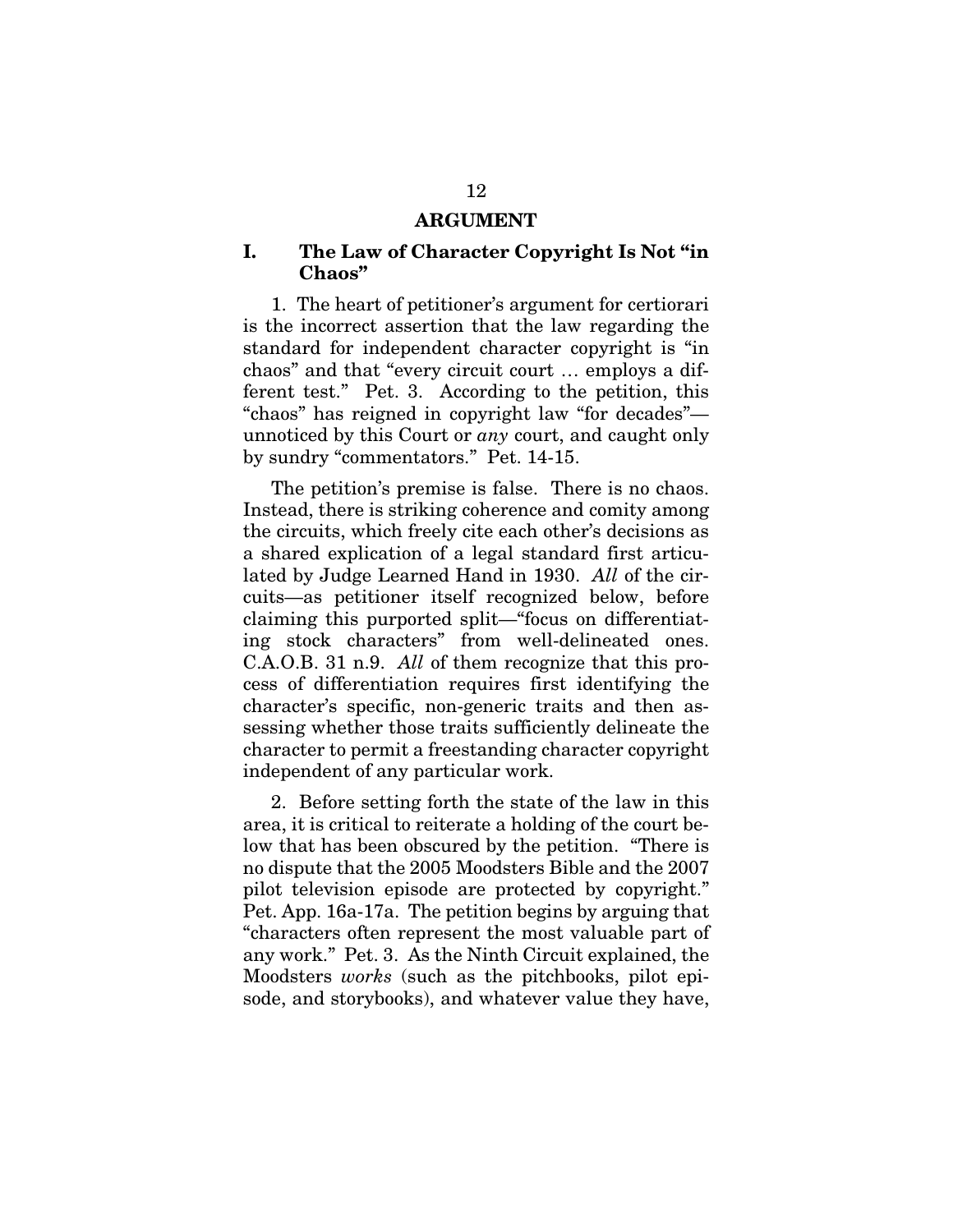are protected. But petitioner is not trying to assert infringement of any particular piece of artwork, let alone an entire narrative work, such as the pilot episode or a storybook comprising plot, events, dialogue, theme, mood, setting, and characters. Instead, petitioner is urging an independent copyright over freestanding, barely defined character ideas such as a "Happy character" or a "Sadness character."

3. It has long been understood that such thin characters are not entitled to protection independent of the underlying works in which they appear. In 1965, for instance, the Register of Copyrights explained that because many characters—"perhaps the large majority"—are insufficiently "developed in detail" to merit freestanding copyright, the Copyright Act does not specify a separate, copyrightable category of "character":

> Proposals have been advanced for identifying fictional characters as copyrightable works in themselves under the bill. There are undoubtedly some characters that are developed in detail and with such breadth and depth that they emerge as separately identifiable parts of the copyrighted works in which they appear. Others, perhaps the large majority, cannot be said to represent independent creations apart from the particular literary or pictorial works depicting them. As is equally true in the case of detailed presentations of plot, setting, or dramatic action, we believe it would be unnecessary and misleading to specify fictional characters as a separate class of copyrightable works.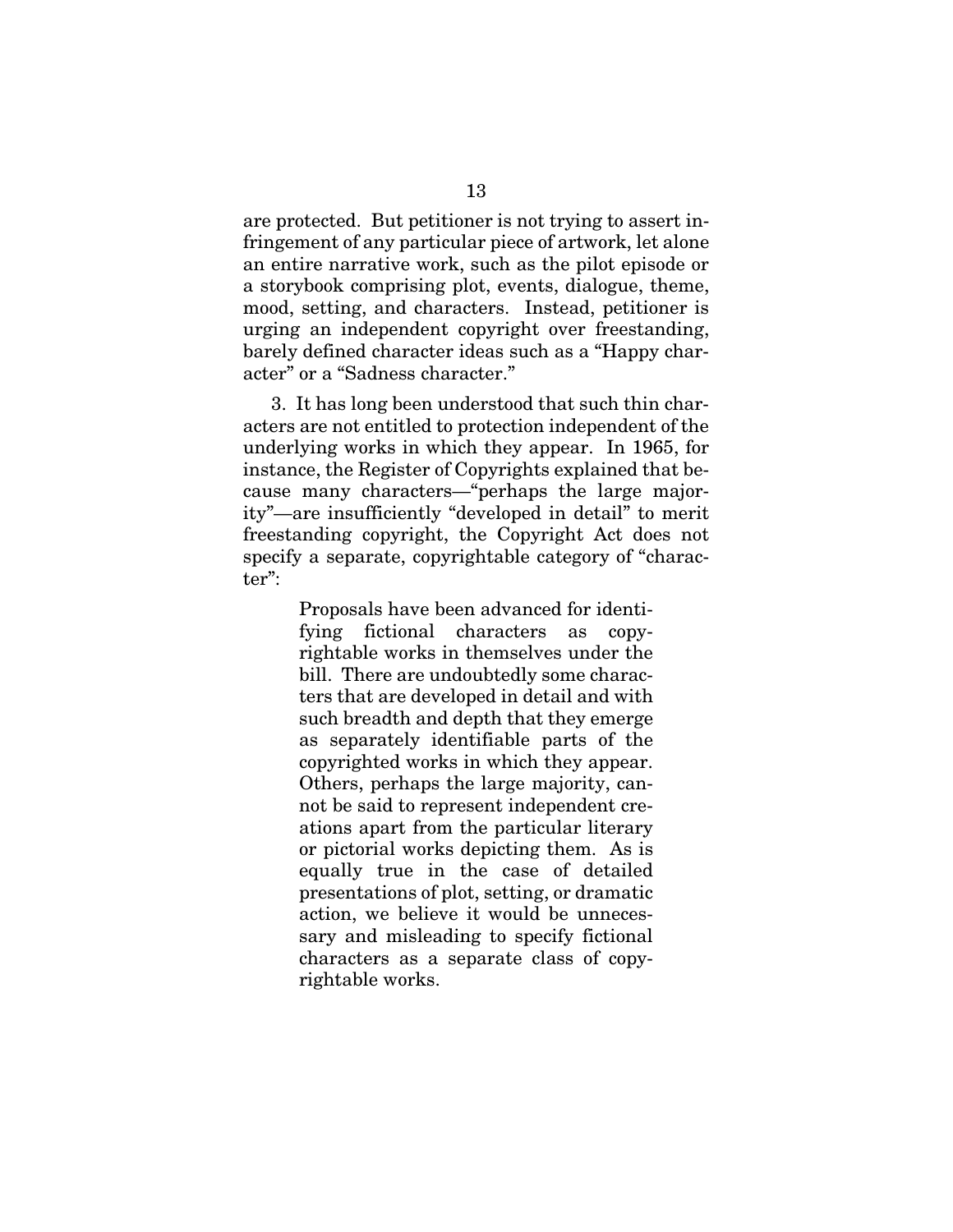U.S. Copyright Office, Supplementary Register's Report on the General Revision of the U.S. Copyright Law 14 (H. Comm. Print, 89th Cong., May 1965), available at https://tinyurl.com/y384d6w6 ("Register Report").

"The Register of Copyrights hit the nail on the head." Melville B. Nimmer & David Nimmer, 1 *Nimmer on Copyright* § 2.12[A][1] (Matthew Bender, Rev. Ed.) ("Nimmer"). Neither Congress, nor this Court, nor any Circuit has questioned the Register's analysis of character copyright in the intervening half-century. To the contrary, this Court has routinely recognized the significance of the report in which the analysis appears. *See, e.g.*, *Kirtsaeng v. John Wiley & Sons, Inc.*, 568 U.S. 519, 535 (2013).

4. Petitioner's proposal that every character with any originality be copyrightable separate from any underlying work is thus not a cure for chaos but a recipe for it, not a vindication of the Copyright Act but a repudiation of it. Petitioner would upend an understanding of copyright law shared by the courts, the Register of Copyrights, Congress, and the leading treatises since Judge Learned Hand's decision in 1930. Nor are petitioner's policy arguments correct. The circuits' shared approach to the copyrightability of graphic characters promotes originality by protecting *specific* well-delineated characters while leaving creators free to express character *types*—such as a redfaced hot-head who embodies anger or a biped who is mopey and blue—without fear of infringement claims.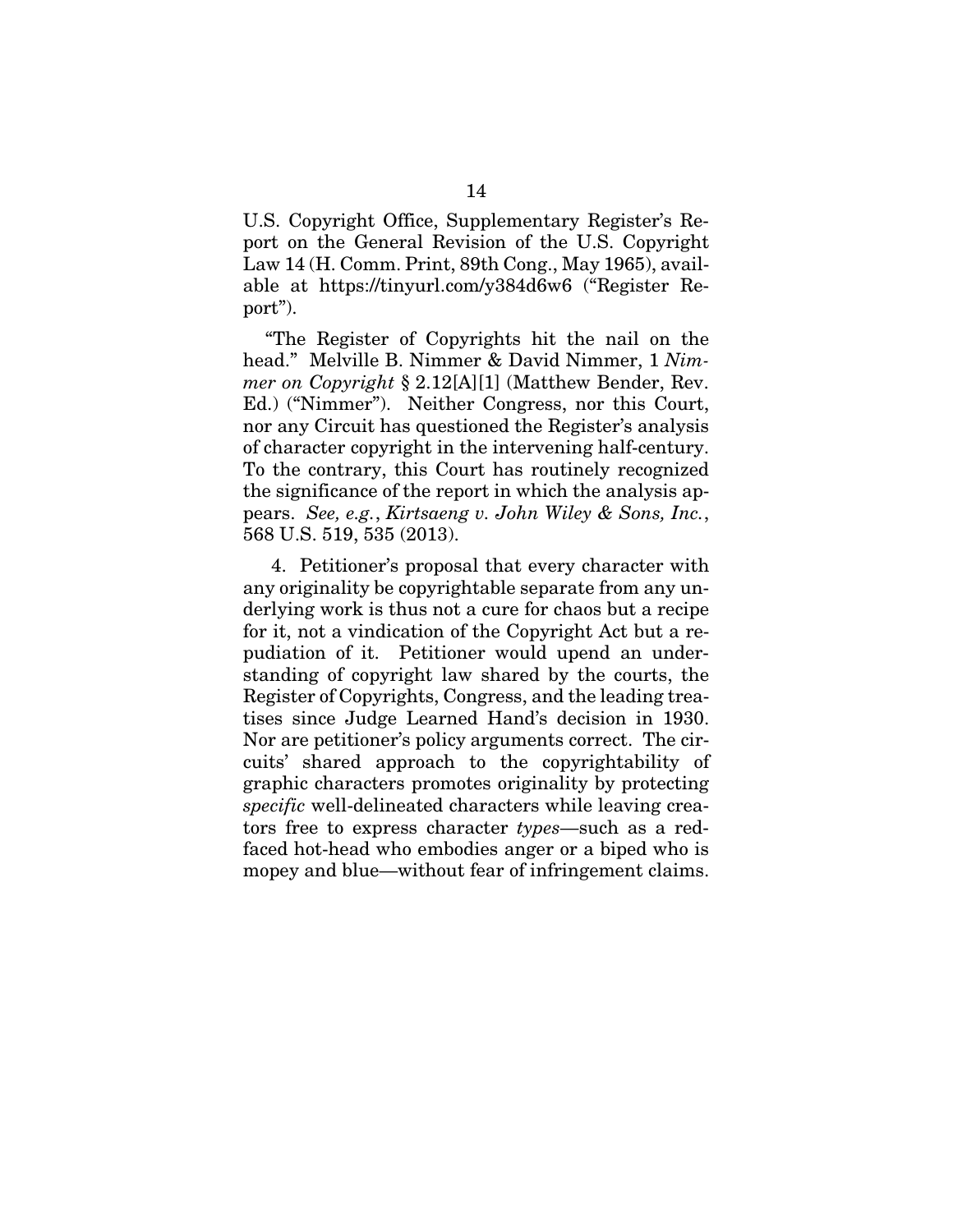### A. All Circuits Limit Freestanding Character Copyright to Well-Delineated Characters

Under the law of every circuit, a graphic character must be well-delineated to be subject to freestanding copyright protection independent of the underlying works in which the character appears.

1. In 1930, Judge Learned Hand, writing for the Second Circuit, issued the seminal opinion in *Nichols v. Universal Pictures Corp.*, 45 F.2d 119 (2d Cir. 1930). That decision set forth the "sufficient-delineation" standard, under which a character cannot be independently protected by copyright unless the character is well-delineated. Judge Hand explained that while a copyright might exist for "Sir Toby Belch or Malvolio" from Shakespeare's *Twelfth Night*, no copyright could be claimed over "a riotous knight who kept wassail to the discomfort of the household, or a vain and foppish steward who became amorous of his mistress. These would be no more than Shakespeare's 'ideas' in the play." *Id.* at 121. "It follows that the less developed the characters, the less they can be copyrighted; that is the penalty an author must bear for marking them too indistinctly." *Id.* Judge Hand thereby established the basic standard that the circuits have applied ever since.

2. The Ninth Circuit recognized *Nichols* as providing "the classic formulation of the doctrine" of character copyrightability, *Olson v. Nat'l Broad. Co.*, 855 F.2d 1446, 1452 (9th Cir. 1988), and applied that doc-trine over a series of decisions.<sup>[2](#page-21-0)</sup>

<span id="page-21-0"></span> <sup>2</sup> The accord between the Ninth and Second Circuits is underscored by the unanimity of the panel below, which included judges from both circuits.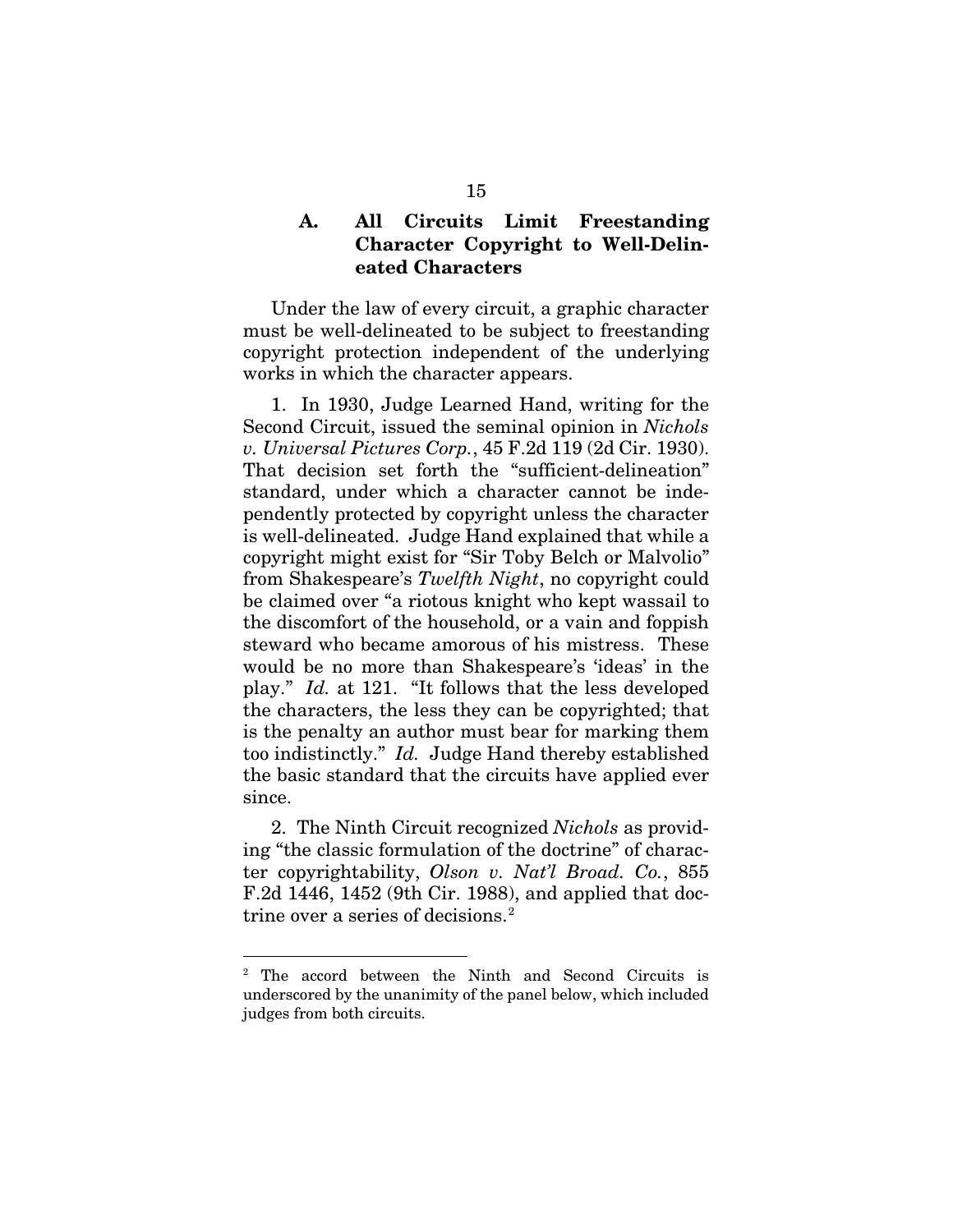Its most thorough recent explication is *DC Comics v. Towle*, 802 F.3d 1012, 1019 (9th Cir. 2015), *cert. denied,* 136 S. Ct. 1390 (2016), which repeatedly cites *Olson*'s application of *Nichols*. The court explained that graphic characters (as opposed to purely literary ones<sup>[3](#page-22-0)</sup>) can be independently protected by copyright so long as they are "sufficiently delineated" with "unique elements of expression." *Towle*, 802 F.3d at 1021 (internal quotation marks and citations omitted). Under the Circuit's three-step analysis, a "stock character" cannot be independently protected by copyright, while an "especially distinctive" one likely can. *Id.* A character need not always have the exact same appearance to be independently copyrightable, so long as its "distinctive character traits and attributes" persist. *Id.* at 1025. Looking at the Batmobile (the "character" before it), the court explained that while its design sometimes changed, it always had "its unique and highly recognizable name,"

<span id="page-22-0"></span> <sup>3</sup> As petitioner notes, Pet. 18, and as the court explained, the Ninth Circuit has an additional path by which characters can be afforded independent copyright protection: characters "that constitute 'the story being told' in a work"—such that the work is "essentially a character study"—are copyrightable, Pet. App. 13a. This standard does differ from the sufficient-delineation standard, but the only Ninth Circuit case where it appears to have been dispositive was *Warner Bros. Pictures v. Columbia Broad. Sys.*, 216 F.2d 945 (9th Cir. 1954), and this Court denied certiorari in that case, 348 U.S. 971, 972 (1955). Graphic characters, unlike purely literary ones, may be entitled to independent copyright protection in the Ninth Circuit if they satisfy *either* the story-being-told standard *or* the circuits' shared sufficient-delineation standard. The court of appeals held that the Moodsters were graphic characters that failed *both* standards. Pet. App. 14a. Thus, this case does not present occasion to consider either whether to retain the story-being-told standard or to extend the sufficient-delineation standard to literary characters.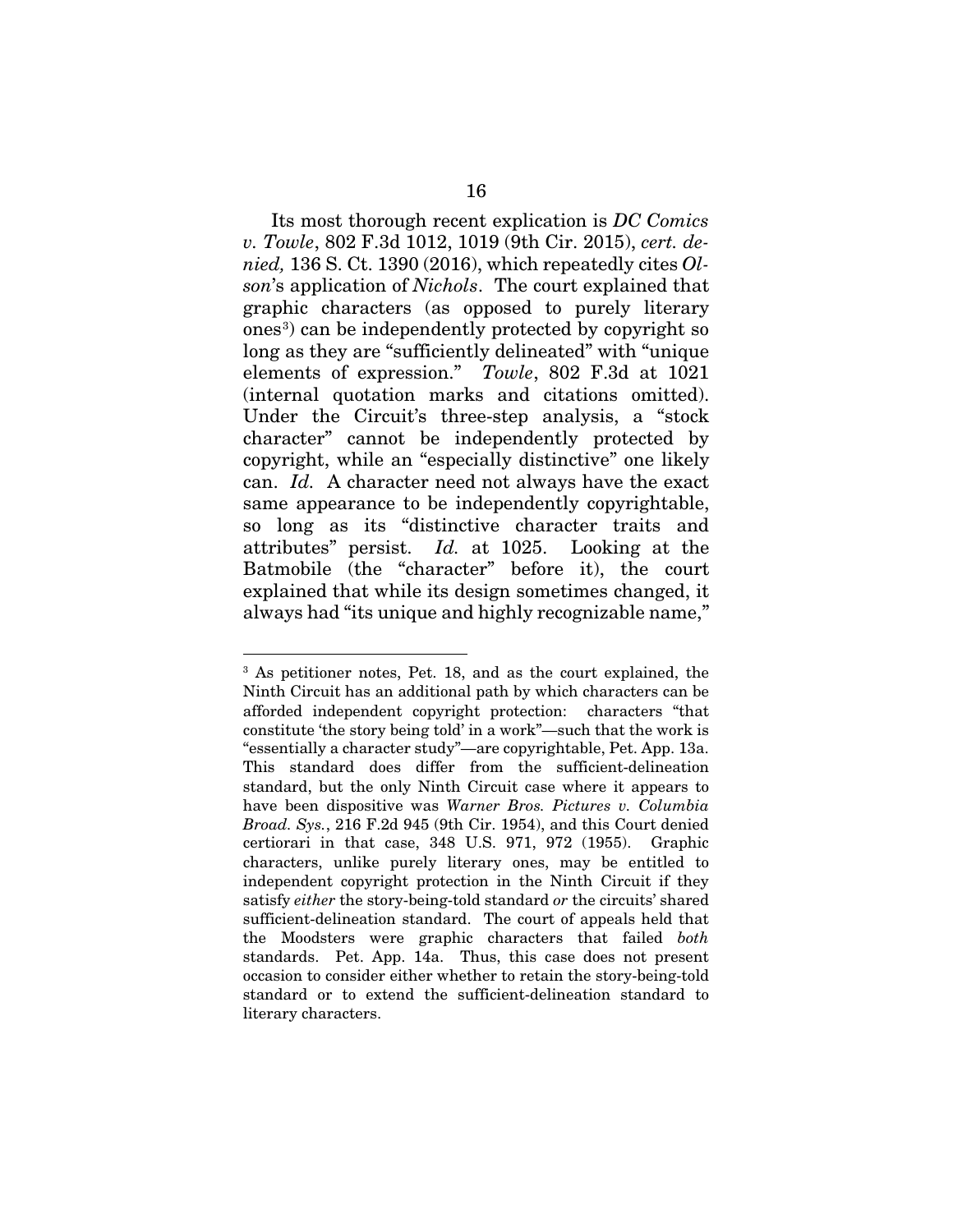along with unusual traits such as high-tech crimefighting gadgets and weaponry and a unique "bat-like appearance." *Id.* at 1021-22.[4](#page-23-0)

3. The Seventh Circuit also employs the sufficientdelineation standard. Citing *Nichols*, as well as multiple other Second Circuit and Ninth Circuit decisions, the Seventh Circuit explained in *Gaiman v. McFarlane*, 360 F.3d 644, 660 (7th Cir. 2004), that "[a] stock character" cannot be independently protected by copyright. In contrast, "a distinctive character" possessing "a specific name and a specific appearance" and nongeneralized character traits *can* be. *Id.* "As long as the character is distinctive, other authors can use the stock character out of which it may have been built without fear ... of being accused as infringers." Id.<sup>[5](#page-23-1)</sup> As noted, petitioner itself described the Seventh and Ninth Circuits as applying the same standard. C.A.O.B. 31 n.9.

<span id="page-23-1"></span><span id="page-23-0"></span> <sup>4</sup> Contrary to petitioner's suggestion, the Ninth Circuit's consideration of these traits' persistence does not somehow "violate[]" the Copyright Act's rule that a copyright begins at the time of fixation. Pet. 20. Instead, that consideration is inherent to any standard that permits a character to be subject to copyright protection independent of a work in which it appears. It is impossible to analyze whether a character can be protected by copyright without first knowing that character's traits. If Sherlock Holmes merely smoked a pipe once in a single work, his pipe-smoking would not be a character trait independent of that work; it would be a random incident in the story. The treads of the Batmobile's tires in a particular drawing may amount to merely a pipe picked up once and then forgotten, but its batwing tailfins have proved akin to the pipe always kept at Holmes's fingertips. The batwings are a character trait; the treads are not. <sup>5</sup> The Seventh Circuit went on to express doubts about the Ninth Circuit's "story-being-told" standard for literary characters. *Gaiman*, 360 F.3d at 660.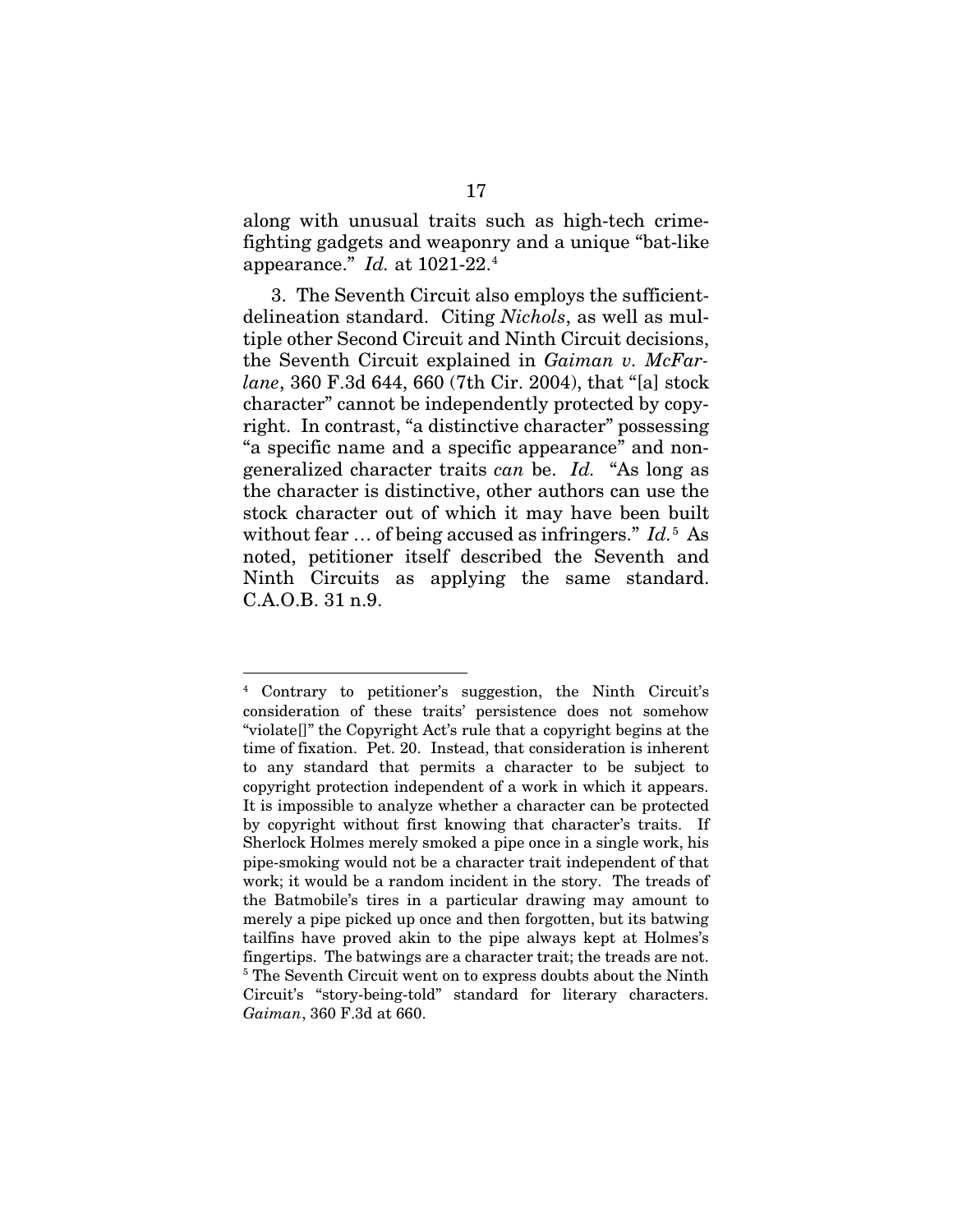4. As petitioner concedes, Pet. 17, the Eighth Circuit also applies the sufficient-delineation standard. Drawing from the Second, Ninth, and Seventh Circuit precedents in *Warner Bros. Entertainment v. X One X Productions*, 644 F.3d 584 (8th Cir. 2011), the Eighth Circuit agreed that "copyright protection extends to … characters themselves, to the extent that such characters are sufficiently distinctive." *Id.* at 597. A stock character cannot be independently protected by copyright; instead the character must "display consistent, widely identifiable visual characteristics," though "the presence of distinctive qualities apart from visual appearance can diminish or even negate the need for consistent visual appearance." *Id.* at 599 & n.8 (internal quotation marks and citations omitted).

5. So too do the First Circuit and Eleventh Circuit apply the sufficient-delineation standard. The First, citing *Nichols*, held that "[s]tock characters … are not subject to copyright protection," and that the characters at issue did not have "the delineation needed to make them subject to copyright." *TMTV, Corp. v. Mass Prods., Inc.*, 645 F.3d 464, 469 (1st Cir. 2011). And the Eleventh, also citing *Nichols*, explained that undeveloped or generic characters are not independently copyrightable because they are merely "ideas," but as they become "more intricately detailed" and "more idiosyncratic, they at some point cross the line into 'expression.'" *Suntrust Bank v. Houghton Mifflin Co.*, 268 F.3d 1257, 1266 (11th Cir. 2001). The terminology may be slightly different, but the thrust is identical—as the citation to *Nichols* confirms.

6. Confirming this harmony, the circuits freely cite each other's decisions. Some instances were noted above. Other examples include the Seventh Circuit citing the Second and Eighth in *Klinger v. Conan Doyle*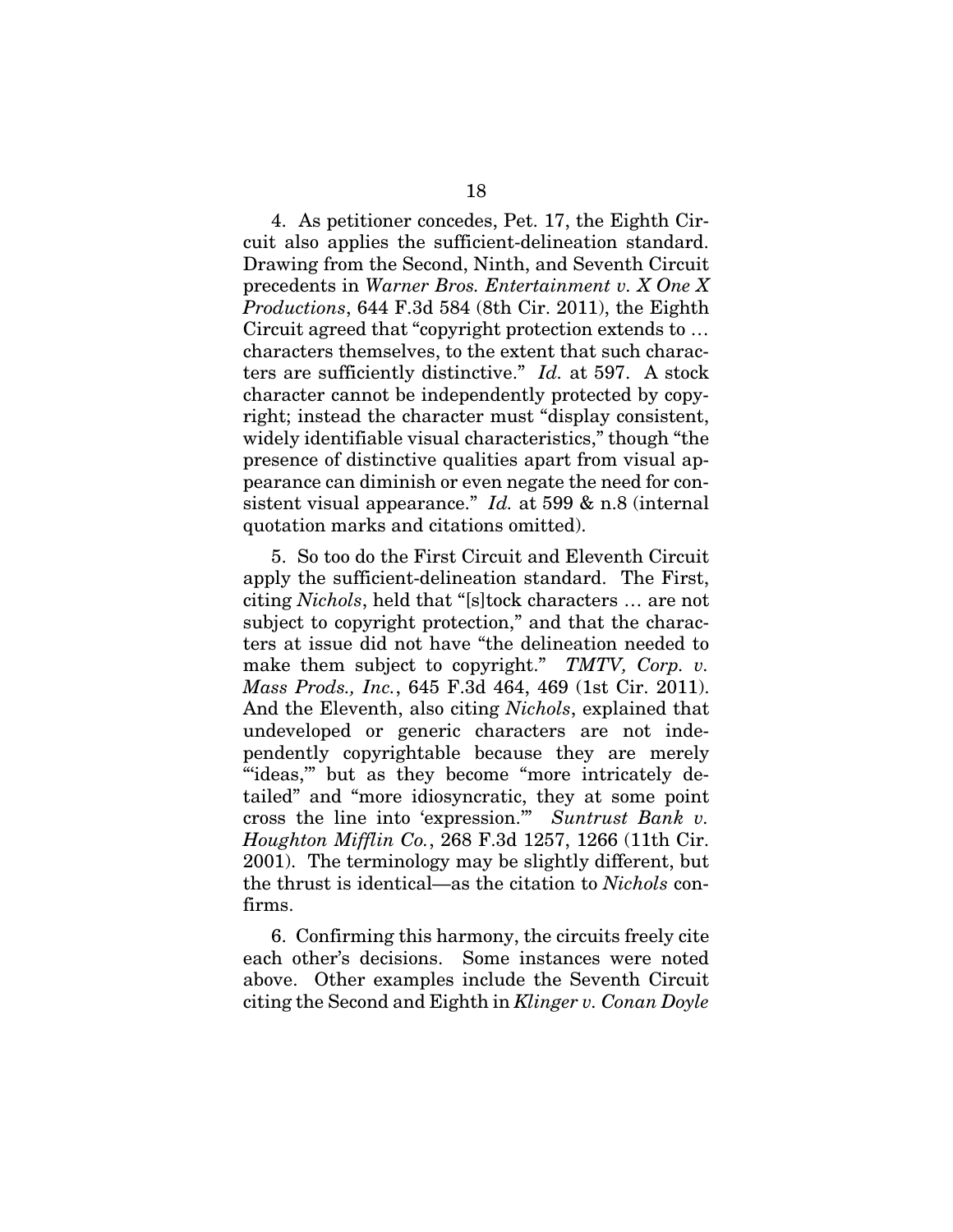*Estate, Ltd.*, 755 F.3d 496, 501, 503 (7th Cir. 2014), the Second Circuit citing the Ninth in *Warner Bros. Inc. v. American Broadcasting Companies, Inc.*, 720 F.2d 231, 240-41 (2d Cir. 1983), and the Ninth Circuit citing the Second in *Walt Disney Productions v. Air Pirates*, 581 F.2d 751 (9th Cir. 1978). That particular cases may use different verbiage or a more- or less-formal framework in applying the same standard does not mean that the "circuit courts are split over the standard characters must meet for copyright protection." Pet. 13. Rather, what has unfolded in the 90 years since *Nichols* is the common law done right: opinions that apply a general standard based on the specifics of the case before the court, thereby developing a shared body of decisions to guide future courts.

7. This is the very opposite of "chaos," Pet. 3, and the petition's claim of a circuit split is untrue. If, as petitioner claims, the circuits were in decades-long "chaos," Pet. 3, petitioner would have mentioned that in seeking rehearing en banc. *See* Ninth Circuit Rule 35-1 (rehearing en banc warranted when "the opinion of a panel directly conflicts with an existing opinion by another court of appeals"). Moreover, this Court would presumably have granted certiorari in one of the numerous petitions arising from character copyright cases over the past 90 years.<sup>[6](#page-25-0)</sup> If, "[f]or decades now,

<span id="page-25-0"></span> <sup>6</sup> *See, e.g.*, *Towle*, 802 F.3d 1012, *cert. denied* 136 S. Ct. 1390 (2016); *Klinger*, 755 F.3d 496, *cert. denied* 574 U.S. 976 (2014); *Richlin v. Metro-Goldwyn-Mayer Pictures, Inc.*, 531 F.3d 962 (9th Cir. 2008), *cert. denied*, 555 U.S. 1137 (2009); *Silverman v. CBS Inc.*, 870 F.2d 40 (2d Cir. 1989), *cert. denied*, 492 U.S. 907 (1989); *Air Pirates*, 581 F.2d 751, *cert. denied*, 439 U.S. 1132 (1979); *Columbia Broadcasting Sys., Inc. v. DeCosta*, 377 F.2d 315 (1st Cir. 1967), *cert. denied* 389 U.S. 1007 (1967); *Warner Bros.*, 216 F.2d 945, *cert. denied* 348 U.S. 971 (1955); *Fleischer Studios v. Ralph A. Freundlich, Inc.*, 73 F.2d 276 (2d Cir. 1934), *cert. denied*, 294 U.S. 717 (1935).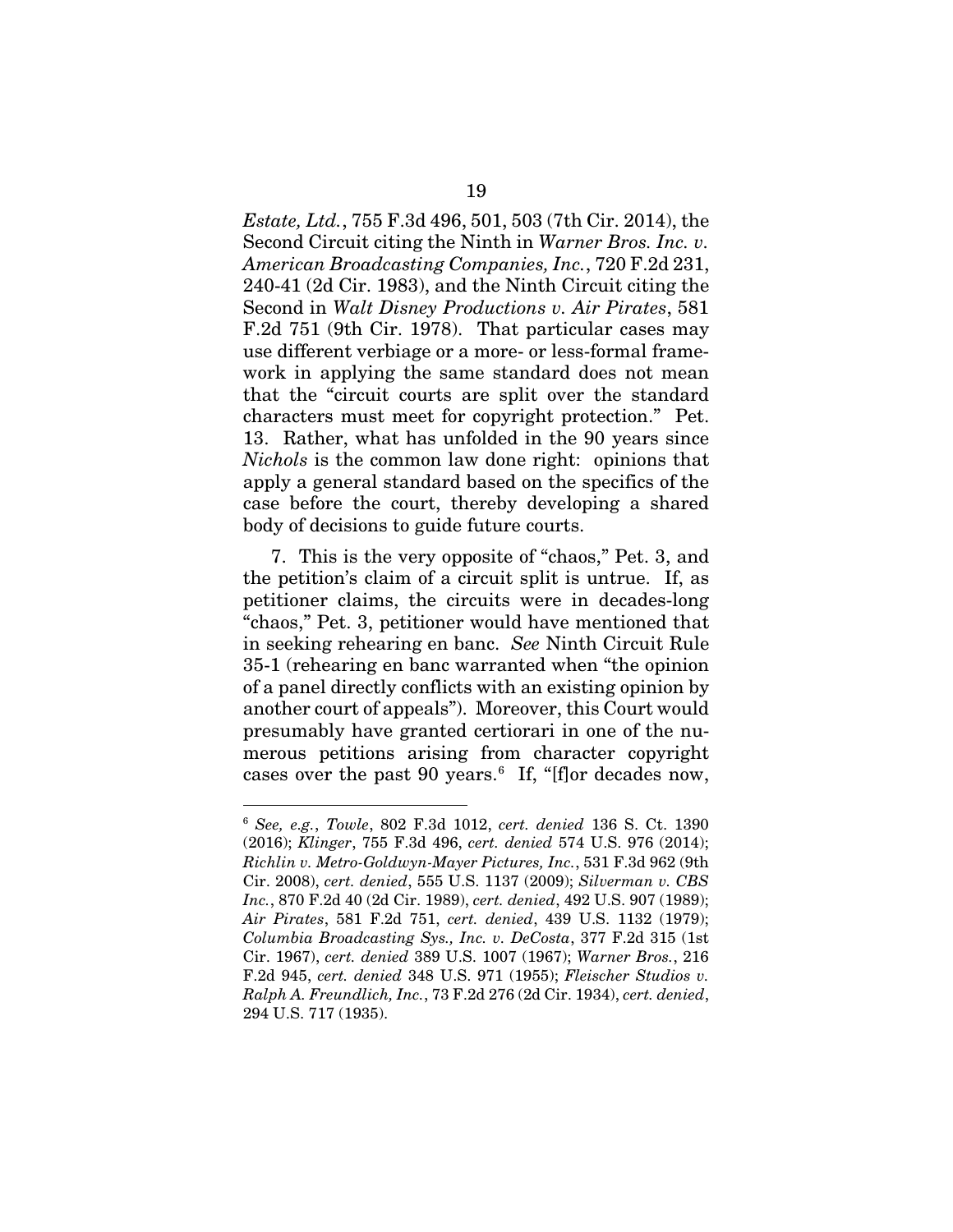commentators have sung a single chorus about the inconsistent approaches among the circuit courts about character copyrightability," Pet. 14, a leading treatise would not state that "[t]he controlling principle here emerges from Judge Learned Hand," and that across the circuits, only "a distinctively delineated character" can be independently protected by copyright. 1 Nimmer § 2.12[A][2].

8. In sum, the petition's characterization of the state of the law is unfounded, and its proposal to throw out the circuits' shared standard is unwise.

### B. *Feist* Did Not Upend or Even Affect Character Copyright Law

1. According to petitioner, in 1991 this Court "announced a singular standard to qualify for a valid copyright" in *Feist Publications, Inc. v. Rural Telephone Service Co.*, 499 U.S. 340 (1991), and, over the 30 years since, *every circuit* has "deviated from this 'touchstone' of originality to determine when fictional characters receive copyright protection." Pet. 13-14. Petitioner cites not a single court, nor even a dissenting judge, who has ever mentioned this purported widespread "betray[al]" of Supreme Court precedent. *See* Pet. 20. Suffice it to say, there has not been an unnoticed, three-decades-long circuit-court insurrection. Petitioner fundamentally misconstrues *Feist*, which did not address character copyright law or alter the idea/expression dichotomy on which it rests. Rather, *Feist* simply confirmed both that originality is necessary *and* that there can be no copyright over ideas (even if original) or generic expressions of those ideas.

2. *Feist* did not expand the scope of copyright, but rather limited it. Lower courts had been permitting copyright protection for *unoriginal* works based on a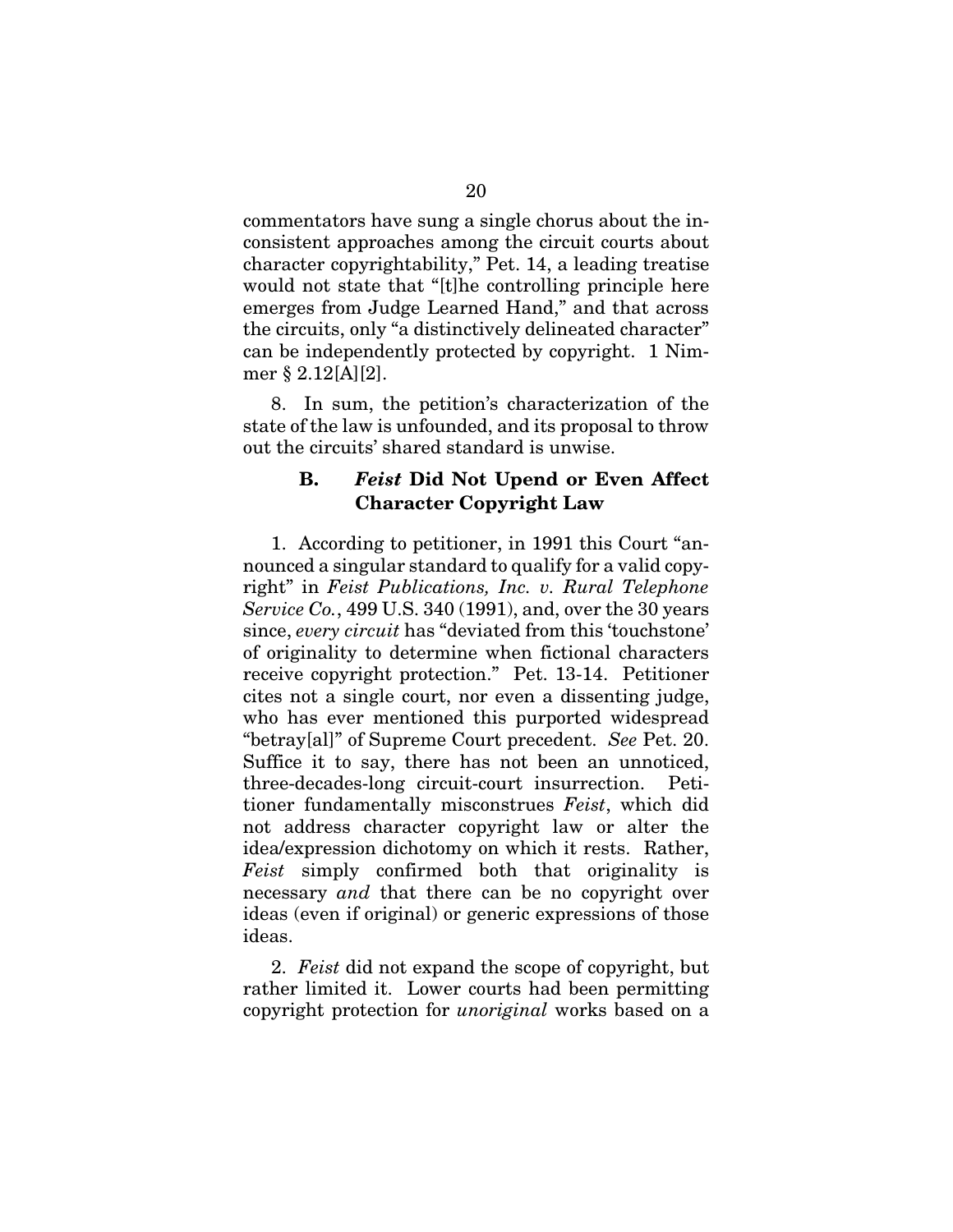theory of '"sweat of the brow' or 'industrious collection,'" under which "copyright was a reward for the hard work that went into compiling facts." *Feist*, 499 U.S. at 352. "The 'sweat of the brow' doctrine had numerous flaws," and the "'[s]weat of the brow' decisions did not escape the attention of the Copyright Office." *Id.* at 353-54. In reports submitted to Congress, the Register of Copyrights explained "that 'originality' was a 'basic requisit[e]' of copyright," and "[t]he Register suggested making the originality requirement explicit." *Id.* at 355. "Congress took the Register's advice." *Id.*

Notably, these are the same reports in which the Register also rejected the proposal to statutorily "identify[] fictional characters as copyrightable works in themselves" because many characters, "perhaps the large majority, cannot be said to represent independent creations apart from the particular literary or pictorial works depicting them." *See* Register Report 14.

Against this backdrop arose the *Feist* case. Feist Publications had taken, verbatim, thousands of listings from a phonebook compiled by Rural Telephone Service. Rural claimed infringement, noting the effort that went into compiling that information. But this Court rejected the relevance of hard work to a claim of copyright protection: "copyright rewards originality, not effort." *Feist*, 499 U.S. at 364.<sup>[7](#page-27-0)</sup> "[T]he names, towns, and telephone numbers copied by Feist were not original to Rural and therefore were not protected by the copyright in Rural's combined white and yellow pages directory." *Id.* at 363.

<span id="page-27-0"></span> <sup>7</sup> Thus, *Feist*'s significance here is to underscore the irrelevance of the petition's (and complaint's) recitation of how much money and effort was expended marketing and pitching *The Moodsters*. See Pet. 7.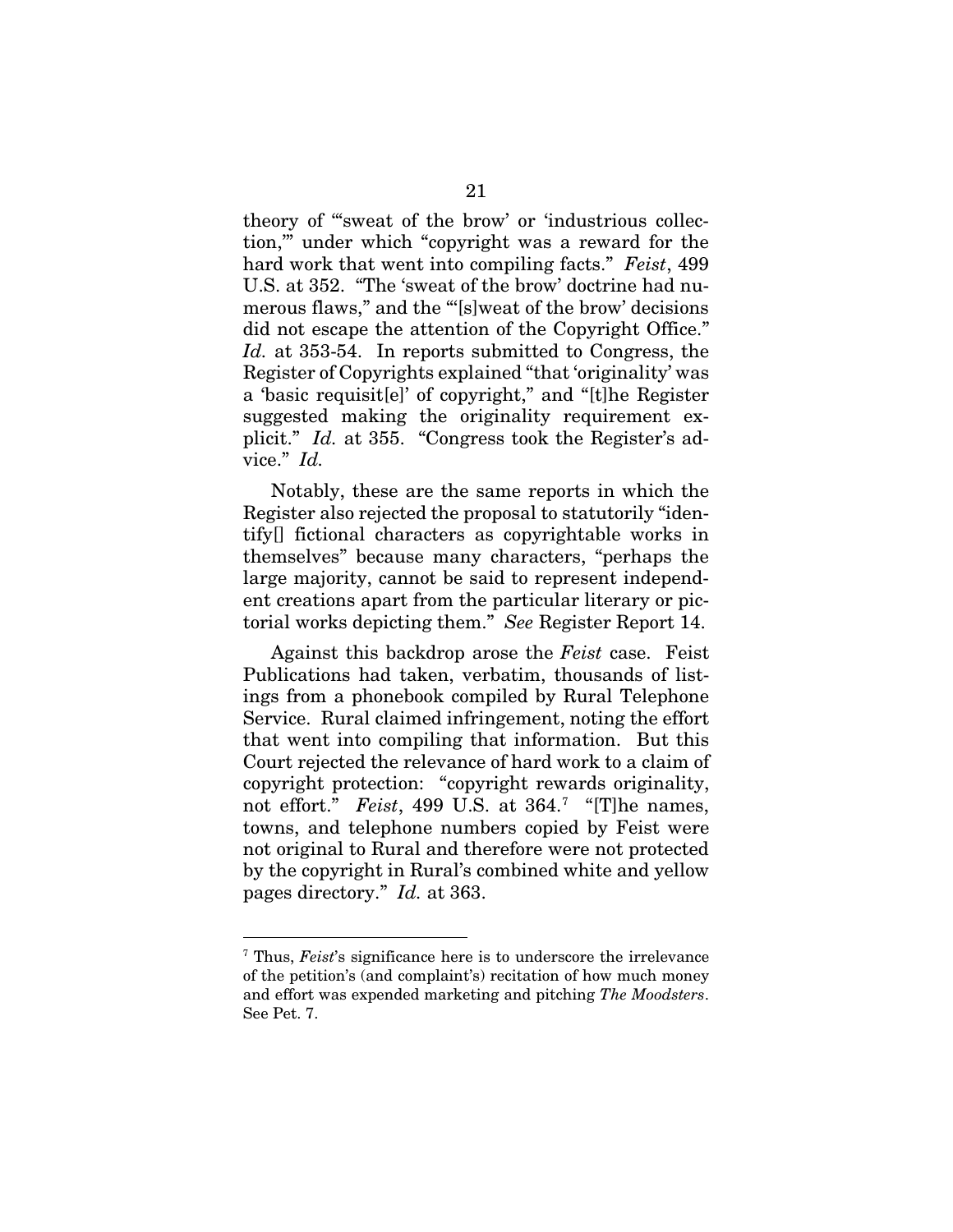But originality was the beginning, not the end, of the inquiry because "[n]o matter how much original authorship the work displays, the facts and ideas it exposes are free for the taking." *Feist*, 499 U.S. at 349 (internal citation and quotation marks omitted). Thus, "[t]he very same facts and ideas may be divorced from the context imposed by the author, and restated or reshuffled by second comers, even if the author was the first to discover the facts or to propose the ideas." *Id.* "This principle, known as the idea/expression … dichotomy, applies to all works of authorship." *Id.*

3. This idea/expression dichotomy was the basis of Learned Hand's rule that only well-delineated characters can be independently protected by copyright. *See Nichols*, 45 F.2d at 121. As *Feist* itself shows, the originality standard coexists with the idea/expression dichotomy and the particular rule that a character must be well-delineated to be independently protected. The two are not in tension at all: The Register of Copyrights simultaneously pressed the originality standard *and* made clear that the "large majority" of fictional characters were not sufficiently delineated "with such breadth and depth" as to be entitled to standalone copyright.

4. Petitioner's suggestion that *Feist*'s embrace of the originality requirement overrode the circuits' standard for character copyright thus reveals a fundamental misunderstanding of copyright law. The petition unsurprisingly cannot cite any court for the proposition that the circuits' shared standard "betray[s]" *Feist* and "violates basic elements of the Copyright Act." Pet. 20. The petition's proposal to jettison the sufficient-delineation standard would not somehow be a return to a standard from *Feist* or the Copyright Act; it would leave independent copyright protection for characters without any standard at all and would defy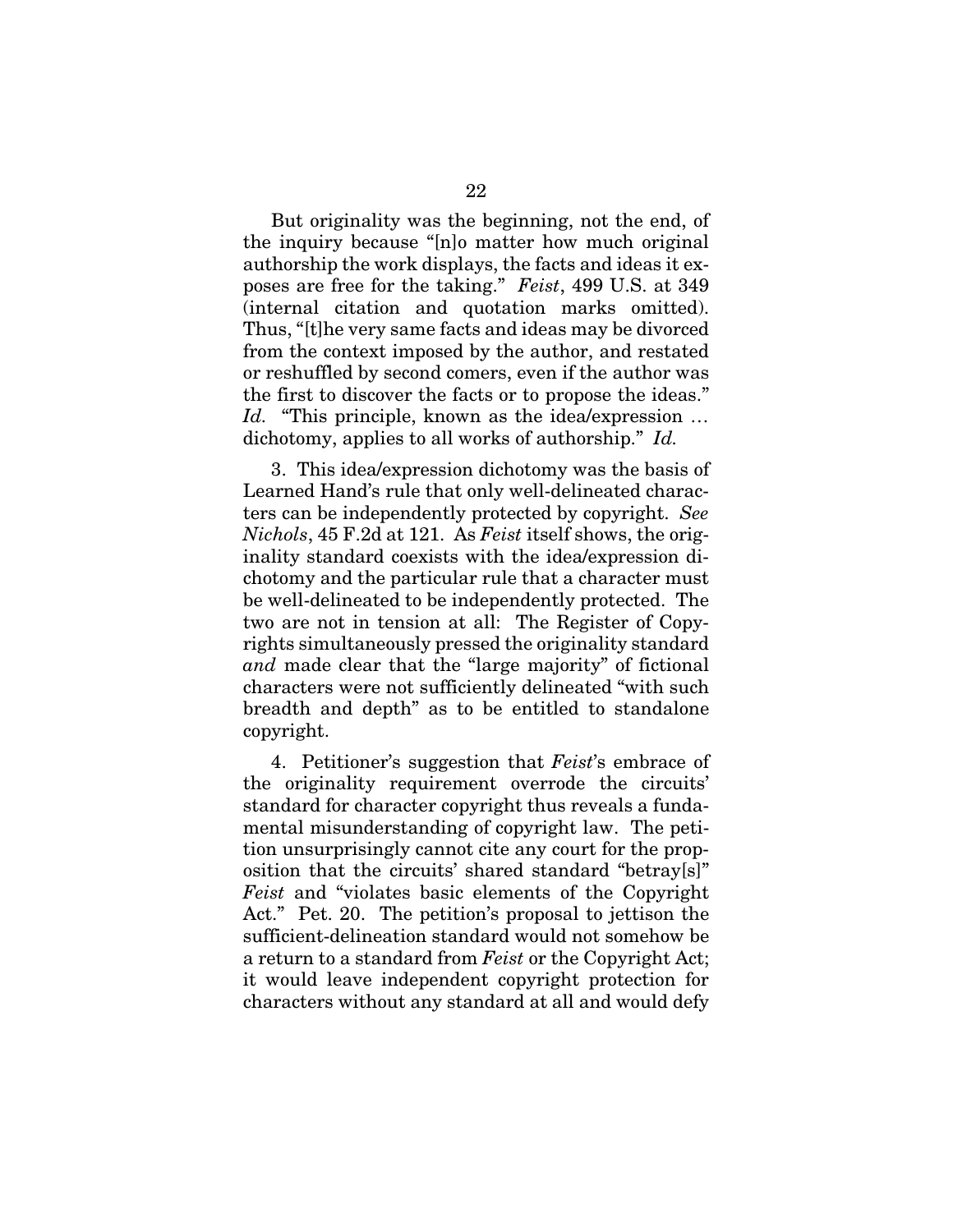the understanding of the Copyright Act shared by the Register of Copyrights, the courts, and Congress.

## C. Because Petitioner's Characters Are Not Copyrightable Under Any Legal Standard, This Case Would Be a Terrible Vehicle for Addressing the Applicable Standard

1. Even petitioner has long acknowledged that a character should not be copyrightable if it is "stock," "generic," or a mere idea. C.A.O.B. 19. Petitioner also specifically conceded that there should thus be no copyright over "the idea for single-emotion characters," C.A.O.B. 6, "the idea of characters representing emotions," C.A.O.B. 10-11, or "the idea of anthropomorphized abstract concepts," C.A.S.E.R. 296. No matter how the standard for character copyright is articulated, the parties (and courts) agree it must preclude independently protecting such thinly sketched character concepts. But, as the district court and court of appeals recognized, petitioner is claiming copyright in just such a character concept. For that reason, this case is not a good vehicle for articulating what makes a character eligible for copyright protection. The lower courts have rightly developed the standard in the context of well-defined characters, not-thinly sketched ones.

2. Petitioner's operative complaint actually *pleads*  the undelineated nature of the characters that petitioner claims are independently protected by copyright. Take, for instance, the complaint's description of the "Sadness character":

> [T]he Sadness character is an anthropomorphic animated character represented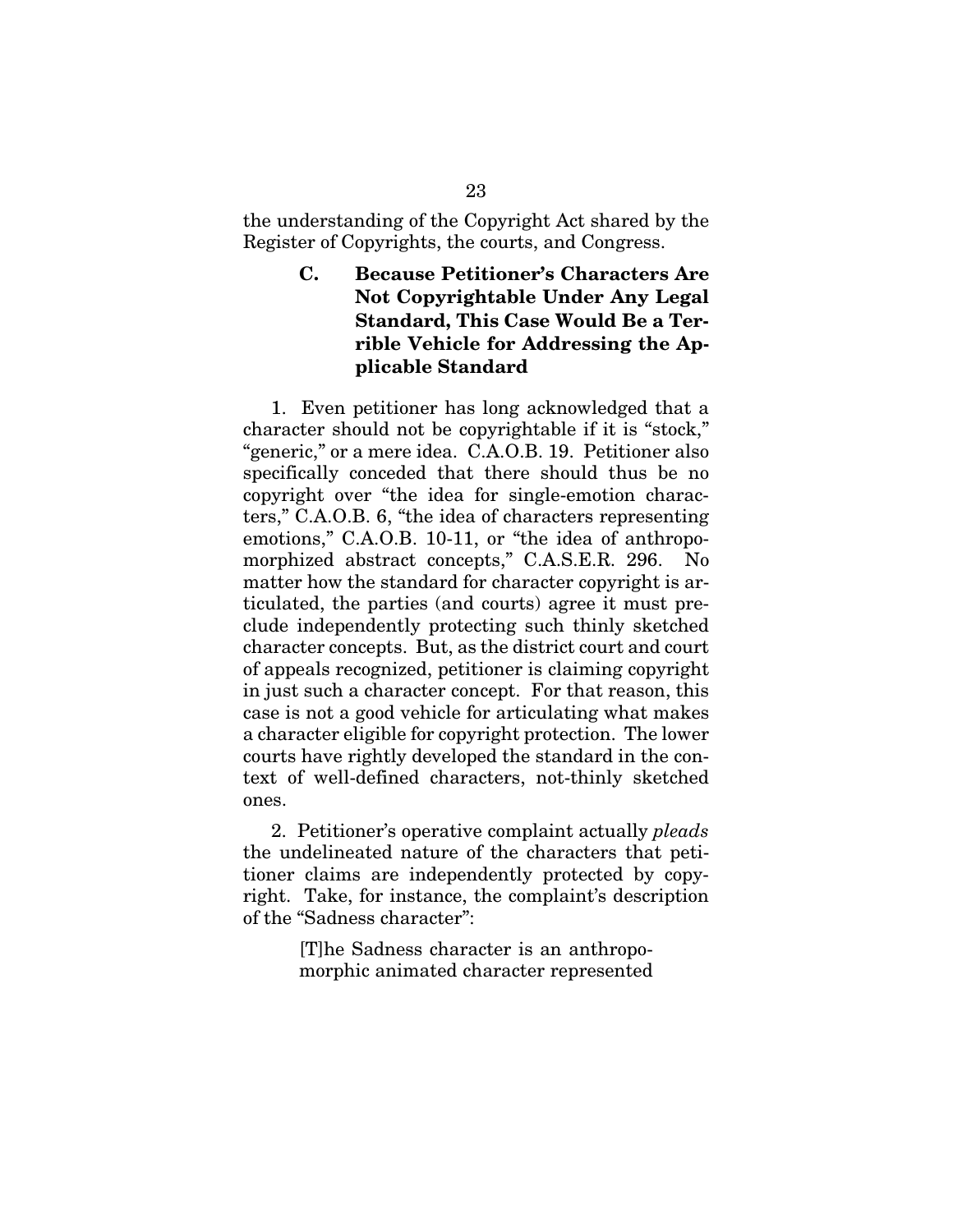by the single emotion of sadness; the application of blue as the Sadness character's core body color; the tendency to cry, slump down on the ground, and maintain a gloomy, pessimistic attitude; the role the Sadness character maintains within the ensemble of four other characters each represented by the single emotions happiness, anger, fear, and love, and each which is represented by a core body color of yellow, red, green, and pink, respectively; that the Sadness character is not human but has traits and characteristics of humans, is not androgynous, and is not an animal or object.

#### C.A.E.R. 133 (Second Amended Complaint ¶ 254).

As the lower courts recognized, this "Sadness character" has no name (not Sniff, Snorf, or any other moniker), no interests or job (*e.g.*, detective work), no accessories (*e.g.*, cello), and no distinctive physical attributes (*e.g.*, antennae or teddy-bear appearance), only a vaguely defined form ("characteristics of humans, is not androgynous, and is not an animal or object").<sup>[8](#page-30-0)</sup> The "Sadness character" is just a "sad character," having the generic traits of sadness (*e.g.*, a "tendency to

<span id="page-30-0"></span> <sup>8</sup> This is not to suggest that the "Sniff" creature in the pilot episode or the "Snorf" detective in the *Moodsters* storybook would be subject to a freestanding copyright, either. But that is not the question in this case. The issue decided below was whether petitioner's genericized "Sadness character" *et al.* were independently copyrightable, not whether some particular moredetailed iterations of the characters were. To the extent that petitioner argues in reply that the lower courts misunderstood the traits of the characters over which petitioner was seeking copyright, that is plainly not an issue worthy of this Court's review.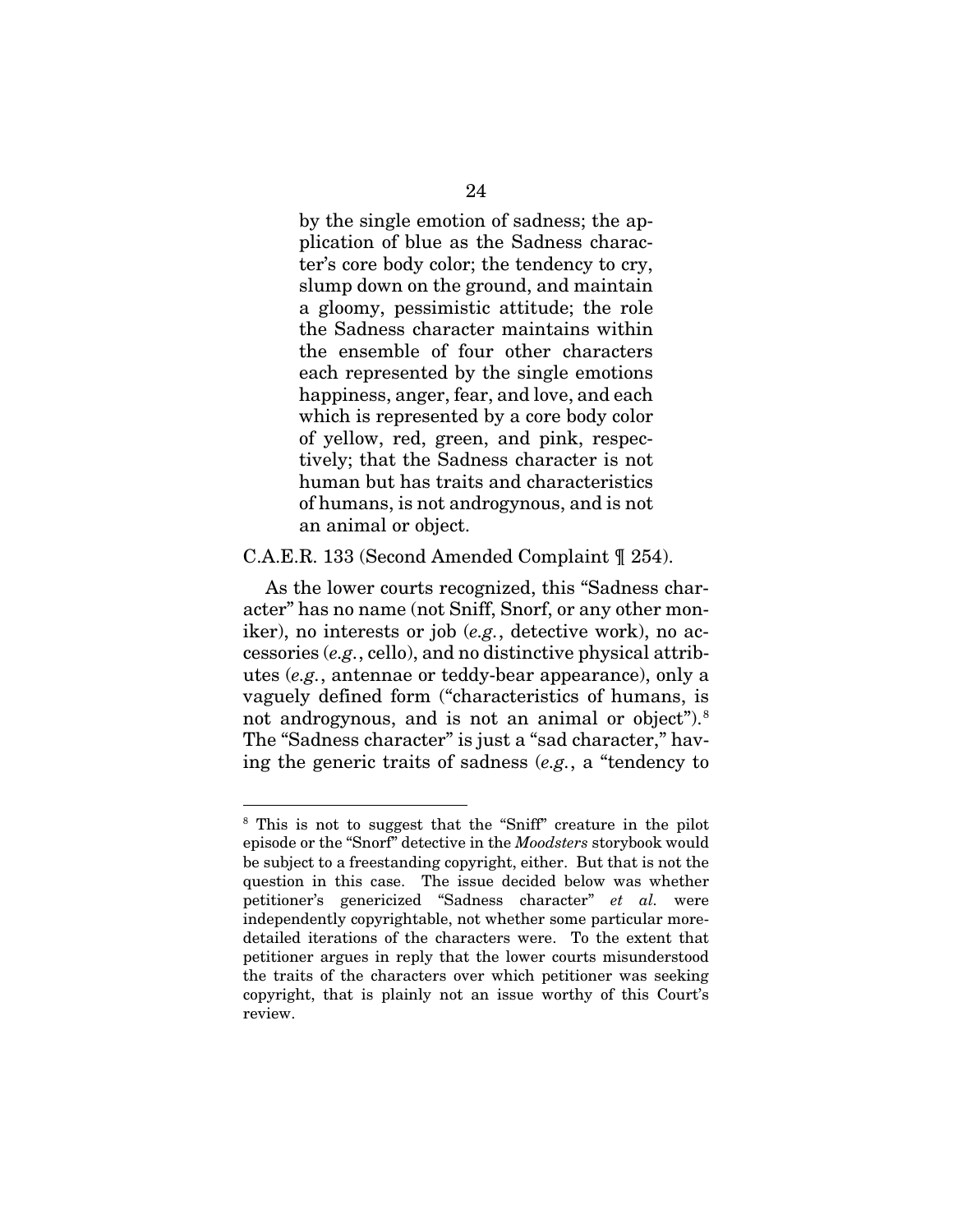cry") and the generic color for sadness (blue—a literal synonym for sad).

3. Even petitioner's hand-picked authorities set forth requirements not met by petitioner's characters as described in the complaint and by the courts below. Petitioner favorably cited the Seventh Circuit's *Gaiman* decision for the proposition that a "character with [a] specific name and specific appearance [is] not a stock character." C.A.O.B. 31 n.9. And the petition cites E. Fulton Brylawski, *Protection of Characters— Sam Spade Revisited*, 22 BULL. COPYRIGHT SOC'Y U.S.A. 77 (1974), which likewise states that defined characters must have two things: "[t]he first is the character name, and the second a set of physical attributes and personality traits." *Id.* at 78. Even assuming *arguendo* that these elements are sufficient for copyrightability, petitioner's character concepts lack both a "specific name" and a "specific appearance":

- Petitioner conceded in the district court that, to the extent the Moodsters have character traits, an "[i]ndividual character name is not one of those traits." C.A.S.E.R. 291 n.11. For litigation purposes, petitioner has tried to brand an "Anger character" or a "Sadness character." But the Moodsters were never *named* Anger or Sadness. They had various transitory names like Roary or Sniff, which petitioner itself pleaded and argued were *not part of the character*.
- The characters also lack any specific appearance. Petitioner alleged that the physical traits of the "Sadness character" (aside from being blue) were "characteristics of humans, … not androgynous, and … not an animal or object." That vague description was necessary to encom-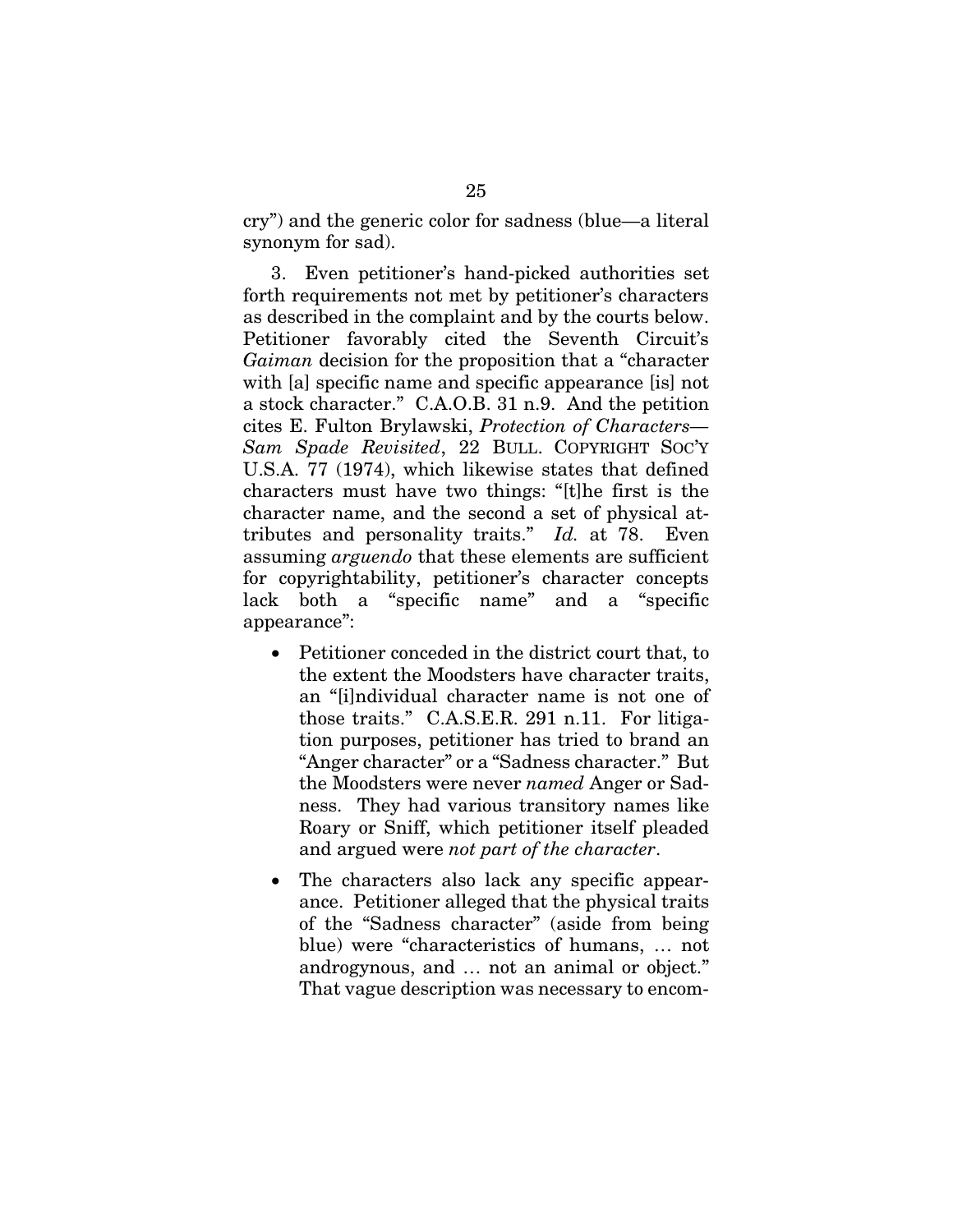pass the very different depictions of the insectoid Sniff (with a prehensile antennae that could wipe tears and huge, furry, toe-less feet) and the teddy-bear Snorf (who wears a red deerstalker cap and a red capelet, and has small, toed feet). See C.A.E.R. 132. But it plainly is not a *specific* appearance.

If, as petitioner argues, "by definition a character is an aggregation of the particular talents and traits his creator selected for him," Pet. 26 (internal citation, brackets, and quotation marks omitted), then the "Sadness character" is not even a character at all. Petitioner pleaded away its name and "particular talents and traits," leaving only a sad blue biped, with no trait beyond often acting sad in generic ways ("cry[ing]," "slump[ing]," having "a gloomy, pessimistic attitude," feeling "melancholy" or "blue"). As the court of appeals explained, the "Sadness character" is only "the idea of color and emotions," anthropomorphized. Pet. App. 11a, 13a.

4. By attempting to claim independent copyright protection over a nameless "Sadness character" or "Anger character" abstracted into the most general possible terms, petitioner may have hoped to sketch those characters with such broad strokes as to justify an infringement claim against *Inside Out's* Sadness and Anger. But in doing so, petitioner failed to heed Judge Learned Hand's warning from 90 years ago: "[T]he less developed the characters, the less they can be copyrighted; that is the penalty an author must bear for marking them too indistinctly." *Nichols*, 45 F.2d at 121. Petitioner's own complaint pleaded a level of generality that defeated its claims that these characters were independently protected by copyright.

5. Thus, even if this Court were inclined to accept petitioner's ill-advised invitation to throw out the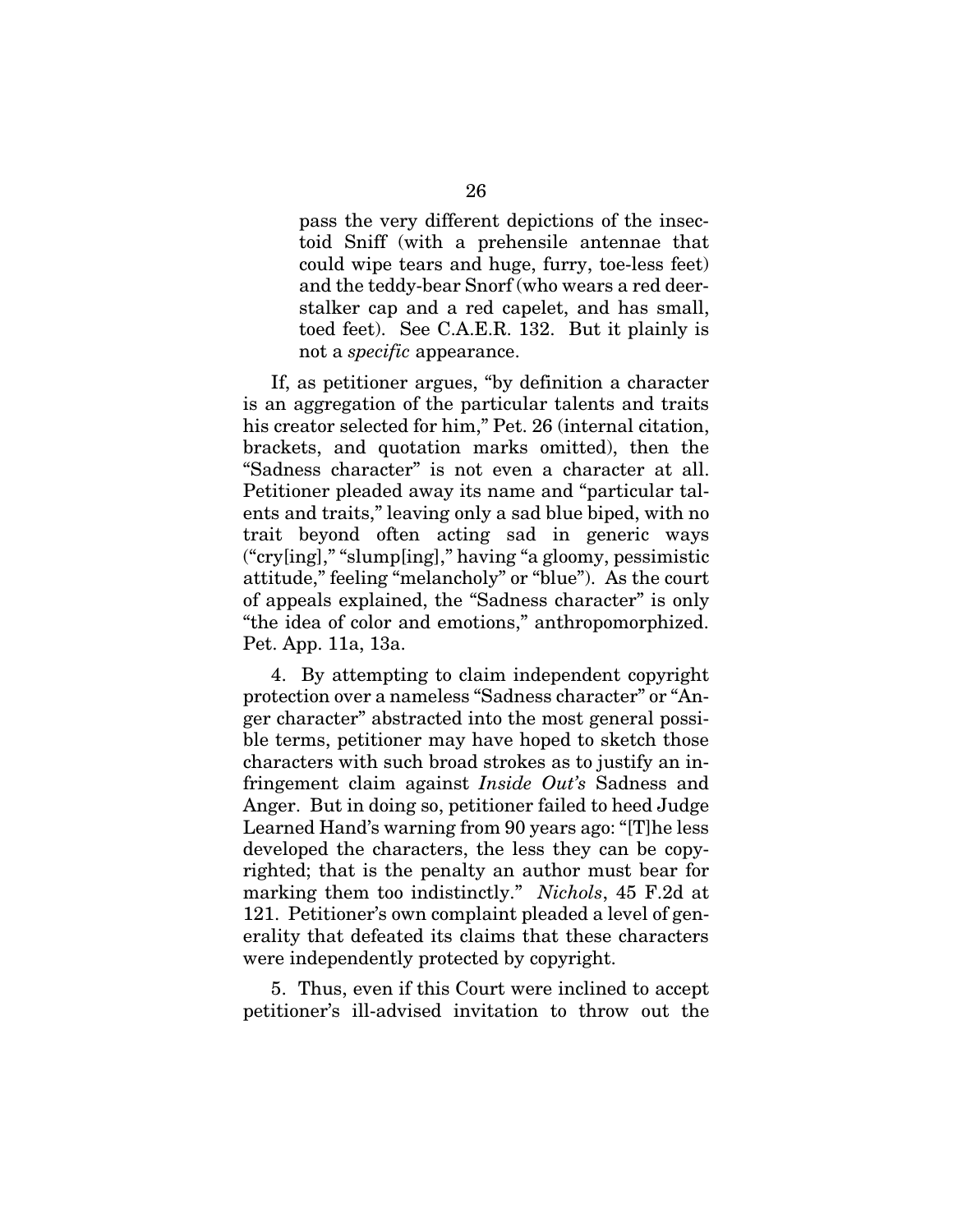character copyright standard developed by the circuits over decades and devise some new standard based solely on "originality," this case would be a terrible vehicle for such a revolution. The circuits developed the "sufficient-delineation" standard in cases involving characters that, indisputably, were recognizable outside of the works in which they appeared—it was precisely because those characters (Betty Boop, Mickey Mouse, the Batmobile, etc.) were so indisputably welldelineated that even the party challenging the copyright in each case was nevertheless trying to use that *specific* character. The clear, established lines of those characters were what allowed the appellate courts to elaborate the legal standard and apply it in a way that gave guidance to future courts. It would be highly illadvised to devise a new standard that could be tested against nothing but nameless, formless bipeds that are nothing more than anthropomorphized, color-coded emotions. For that reason, too, certiorari is unwarranted here.

## II. Whether Copyright Protection for Characters Is a Question of Fact, a Mixed Question, or a Question of Law Is Not Implicated by This Case

1. Petitioner next requests certiorari based on a stale, seemingly illusory split that is not implicated by this case. It is true that "[t]he circuit courts do not speak with one voice about whether the validity of a copyright is a question of fact versus a question of law." Pet. 22. But that distinction makes little apparent difference in practice, and it is certainly irrelevant to this case.

*Every* circuit recognizes that courts can decide questions of copyrightability when the facts alleged simply cannot support a claim for copyright protection.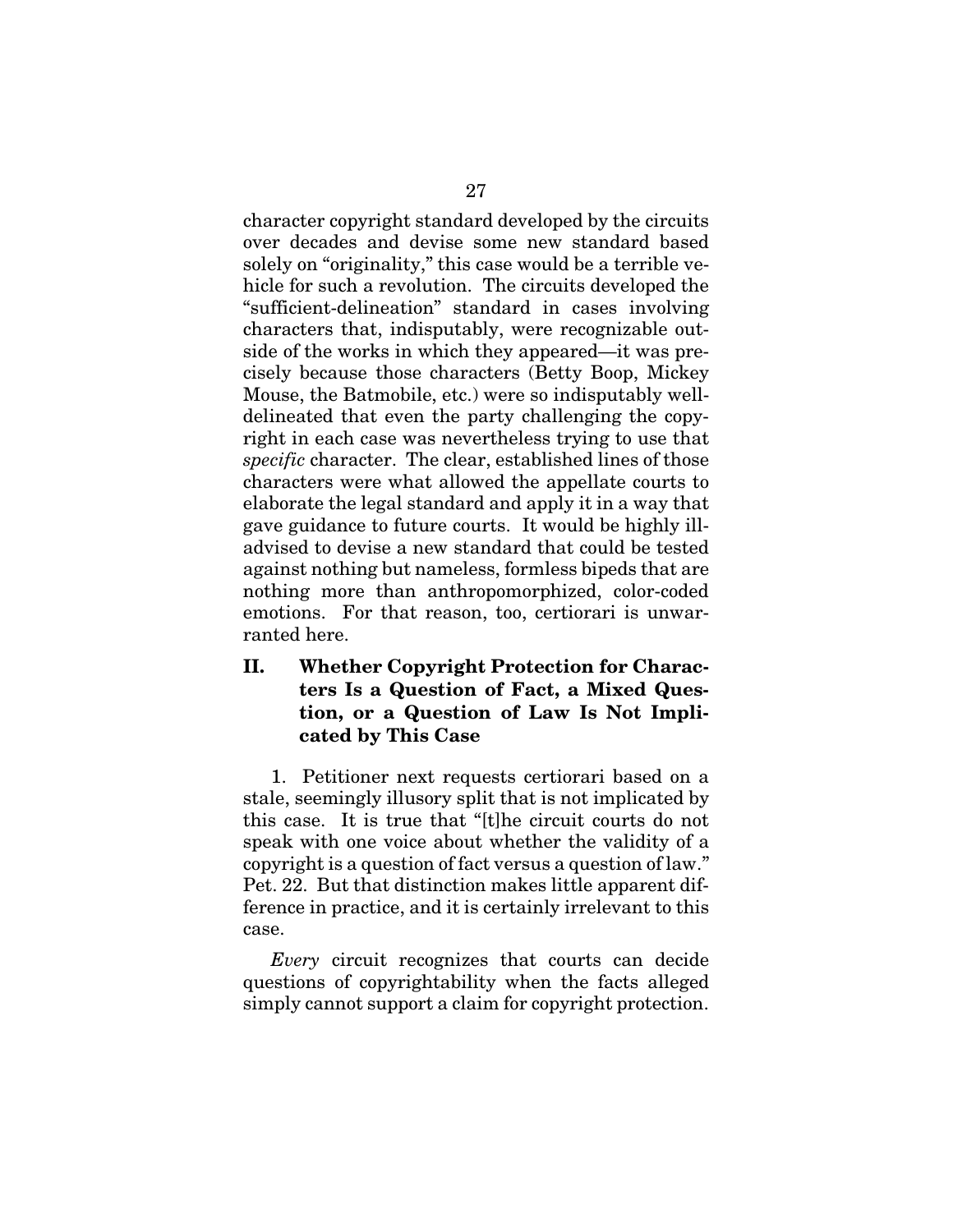*No* circuit holds what petitioner suggests should be the rule: that courts can never "decide[] copyrightability as a matter of law" because that "eliminate[s] the jury entirely." Pet. 25. And what the district court did here—applying the Rule 12(b)(6) standard to the allegations in, and works incorporated by, the complaint is forbidden by no circuit. Indeed, petitioner recognized below that Rule 12(b)(6) dismissal was appropriate when non-copyrightability is "established either on the face of the complaint or through judicially noticed matters." C.A. Docket 38. Thus, if the different nomenclature for the nature of the copyrightability question ever has any import, it has none in this case.

2. It is important to underscore how radical petitioner's position is. If a court can never decide whether or not a character is independently protectable in copyright, then even if a plaintiff claimed a freestanding character copyright over Judge Learned Hand's paradigmatically uncopyrightable "riotous knight who kept wassail to the discomfort of the household," the complaint could not be dismissed; summary judgment could not be granted in defendant's favor; and a jury verdict of copyright infringement could never be overturned on appeal. So too in the other direction: a defendant who literally copied Batman could, on petitioner's view, fend off summary judgment merely by asserting that Batman was not independently copyrightable, since the district court would be precluded from "decid[ing] copyrightability as a matter of law."

And petitioner does not stop there, for according to the petition, actionable *copying* can also never be decided by the court—per petitioner, "[n]either logic nor law" permits "originality" and "copying" to be treated differently in this regard. *See* Pet. 27. To accept petitioner's view means that a plaintiff who claimed the character Dr. Zhivago copied the character Batman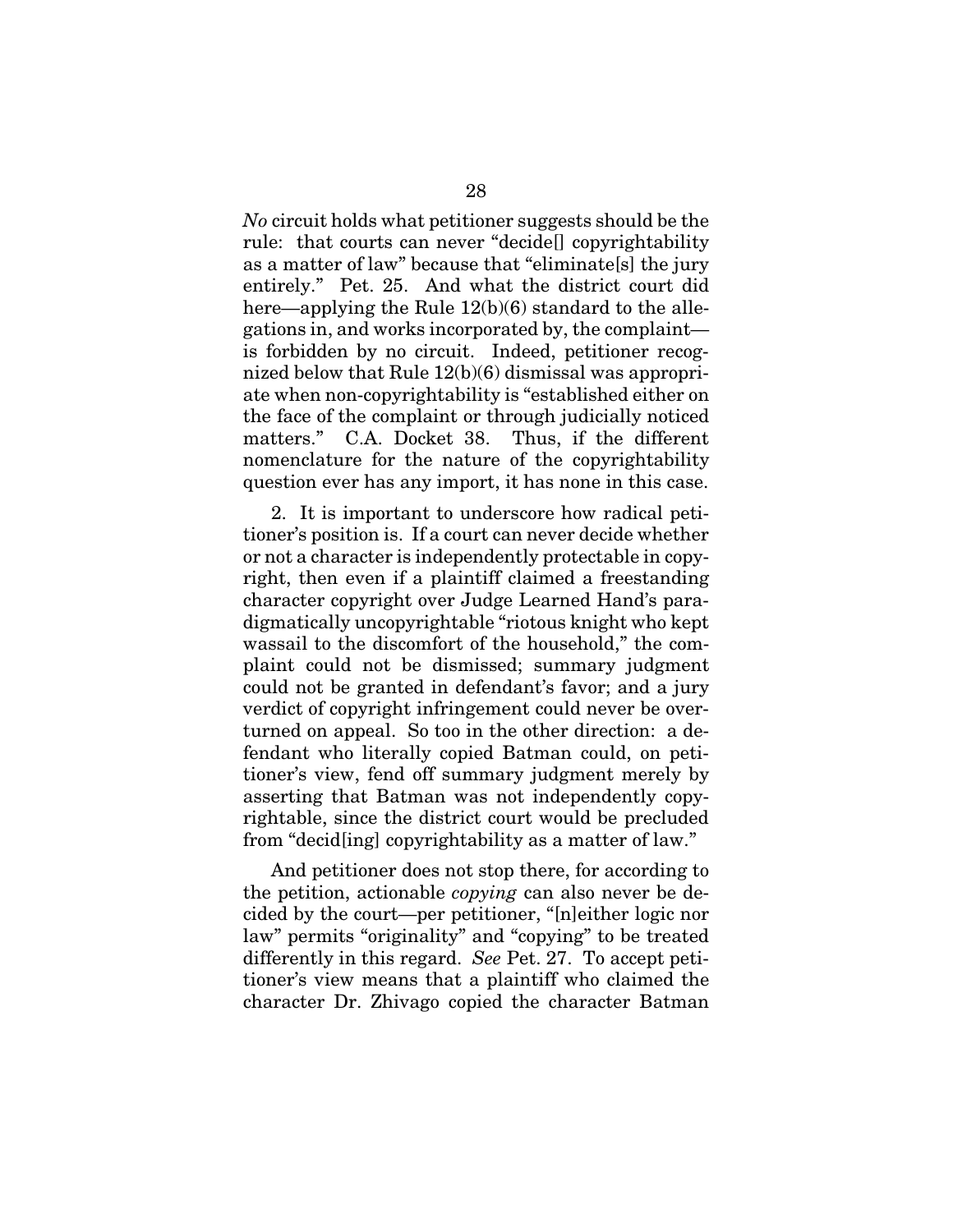could never lose on summary judgment. Conversely, a plaintiff who asserts that a bootleg literally copied his album could never win summary judgment.

3. Logic and law, fortunately, are not so fickle. This Court has already squarely resolved this issue in *Feist*. There, the district court decided at the summary judgment stage that the material in the phonebook at issue was copyrightable. 499 U.S. at 344. The court of appeals affirmed. *Id.* But this Court reversed, holding—as a matter of law, obviously, since this Court does not find facts—that "[t]he selection, coordination, and arrangement of Rural's white pages do not satisfy the minimum constitutional standards for copyright protection." *Id.* at 362. While recognizing that the arrangement *was* original to Rural in a sense, the Court explained that "there is nothing remotely creative about arranging names alphabetically in a white pages directory. It is an age-old practice, firmly rooted in tradition and so commonplace that it has come to be expected as a matter of course." *Id.* at 363. The Court thus concluded that even if the phonebook as a whole was copyrightable, its component parts and their selection and arrangement were not. *Id.*

According to petitioner's theory, *every court* in *Feist*—the district court, the appellate court, and this Court—"usurped" the jury's role and "ero[ded] … the Seventh Amendment" by not recognizing that "the originality … of the selection and arrangement … is a fact issue for the jury." Pet. 29-30. If adopted by this Court, petitioner's proposed rule would sweep away not just *Feist* but literally *every* copyright decision applying the standards for copyright protection, since it would never be a court's province to determine what is original, what is creative, what is generic, what constitutes scènes à faire, and so forth.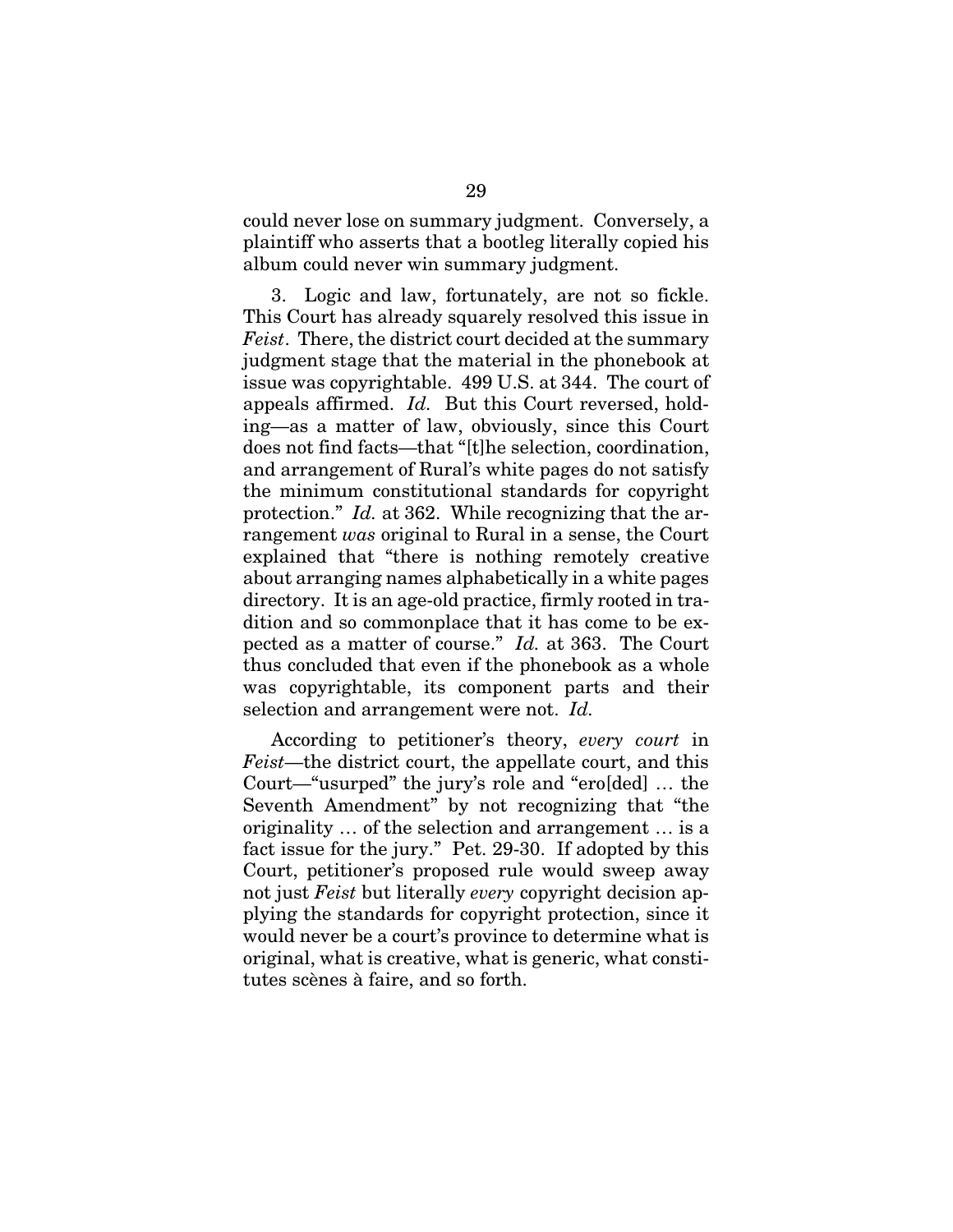4. There is no circuit split on this issue. Petitioner notes that the Second Circuit has described copyrightability as a question of fact. But the court routinely decides issues of copyright protection and actionable copying in the Second Circuit when, as in this case, the court concludes that the underlying allegations or evidence compel the result. *E.g.*, *Warner Bros.*, 720 F.2d at 239-43; *Durham Indus., Inc. v. Tomy Corp.*, 630 F.2d 905, 910-11, 918 (2d Cir. 1980); *Hoehling v. Universal City Studios, Inc.*, 618 F.2d 972, 979-80 (2d Cir. 1980). Petitioner rightly notes that the Ninth Circuit also views the question of copyrightability as "fact-intensive." Pet. 23. But in the Ninth Circuit, the court also routinely resolves issues of copyright protection and actionable copying when the evidence and allegations compel the result. *E.g.*, *Ets-Hokin v. Skyy Spirits, Inc.*, 225 F.3d 1068, 1073, 1076-77 (9th Cir. 2000); *Fabrica Inc. v. El Dorado Corp.*, 697 F.2d 890, 892-94 (9th Cir. 1983).

5. Petitioner next claims that the supposed "uncertainty" over whether eligibility for copyright can be decided by the court "is unique in the field of intellectual property law" because "[q]uestions of fact dominate the validity of every other form of intellectual property." Pet. 24. But here, too, petitioner misunderstands the law, for it is well recognized that eligibility for patent and trademark can also be resolved by the court in circumstances analogous to these.

For instance, in the patent context, the Federal Circuit recently explained that, "[l]ike other legal questions based on underlying facts, this question [of eligibility for patent] may be, and frequently has been, resolved on a Rule  $12(b)(6)$  or (c) motion where the undisputed facts, considered under the standards required by that Rule, require a holding of ineligibility under the substantive standards of law." *SAP Am.,*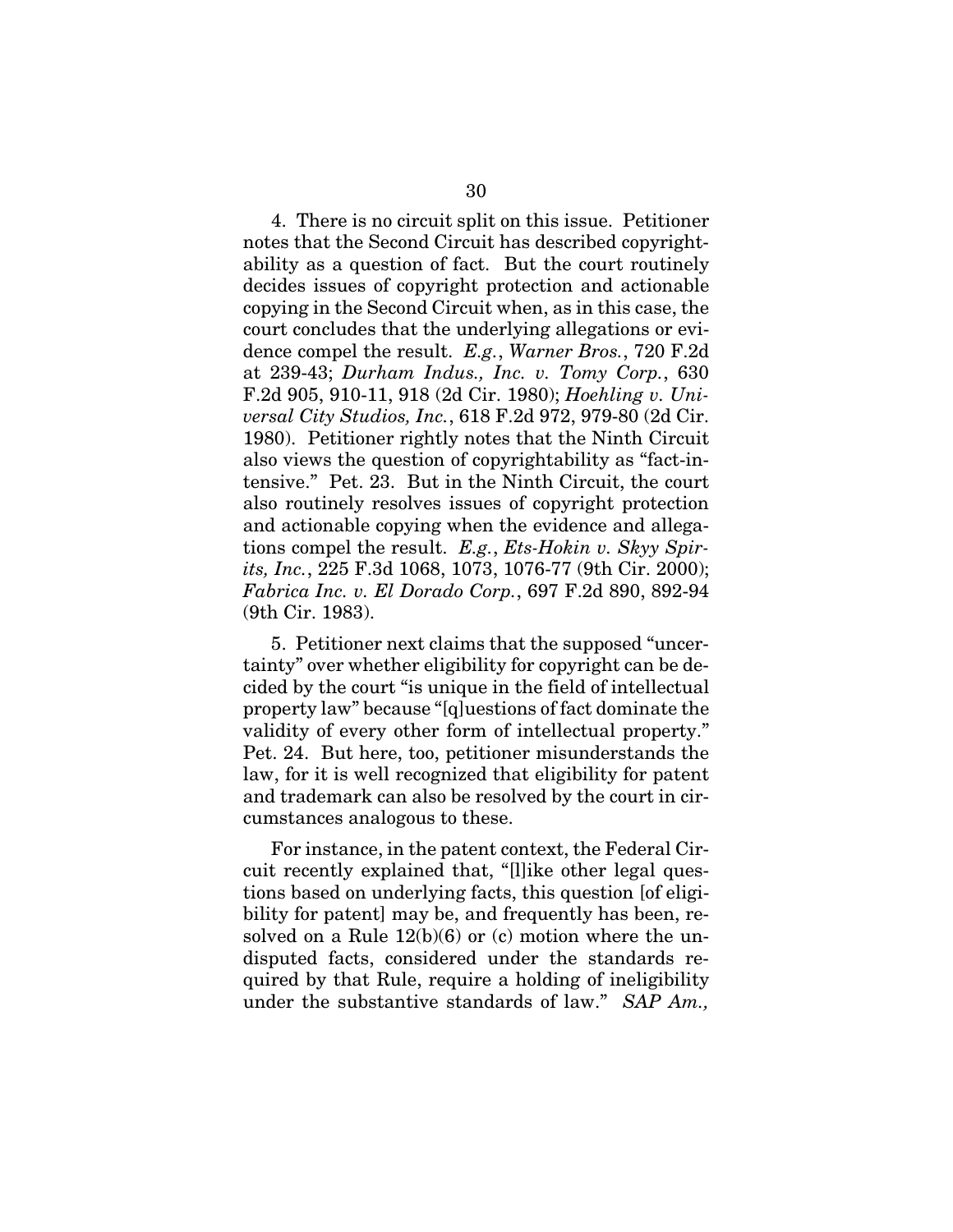*Inc. v. InvestPic, LLC,* 898 F.3d 1161, 1166 (Fed. Cir. 2018), *cert. denied*, 139 S. Ct. 2747 (2019). The court thus held that there was "nothing 'inventive' about any claim details, individually or in combination, that are not themselves in the realm of abstract ideas," and affirmed the dismissal of the plaintiff's suit. *Id.* at 1170.

Similarly, in the trademark context, the Second Circuit held that "Consumer Electronics Monthly" was too generic a magazine name to be trademarked, and directed the district court to dismiss the plaintiff's suit under Rule 12(b)(6). *CES Pub. Corp. v. St. Regis Publications, Inc.*, 531 F.2d 11, 15 (2d Cir. 1975) (Friendly, J.).

Respondents could—given infinite space—continue listing such examples. But these two suffice, particularly because the limitations on eligibility for patent and trademark addressed at the motion-to-dismiss stage in those cases are so similar to the limitation on eligibility for copyright resolved here at the motion-todismiss stage. The district court and appellate court determined, in effect, that petitioner's claimed "Sadness character" and his companions are "in the realm of abstract ideas," *SAP*, 898 F.3d at 1167, and "generic," *CES*, 531 F.2d at 13.

6. As petitioner itself noted below, the Ninth Circuit's unremarkable application of the Rule 12(b)(6) standard to character copyrightability has not led to such cases being resolved on the pleadings as a matter of course. *See* C.A.R.B. 5-6 (contending there was not "a single case deciding the validity of a character copyright on a Rule 12 motion"). Petitioner lost here not because the Ninth Circuit denies juries any role in character-copyright cases, but because, even "accepting all non-conclusory allegations as true and drawing all reasonable inferences in favor of the plaintiff," petitioner's complaint failed to "allege[] a plausible claim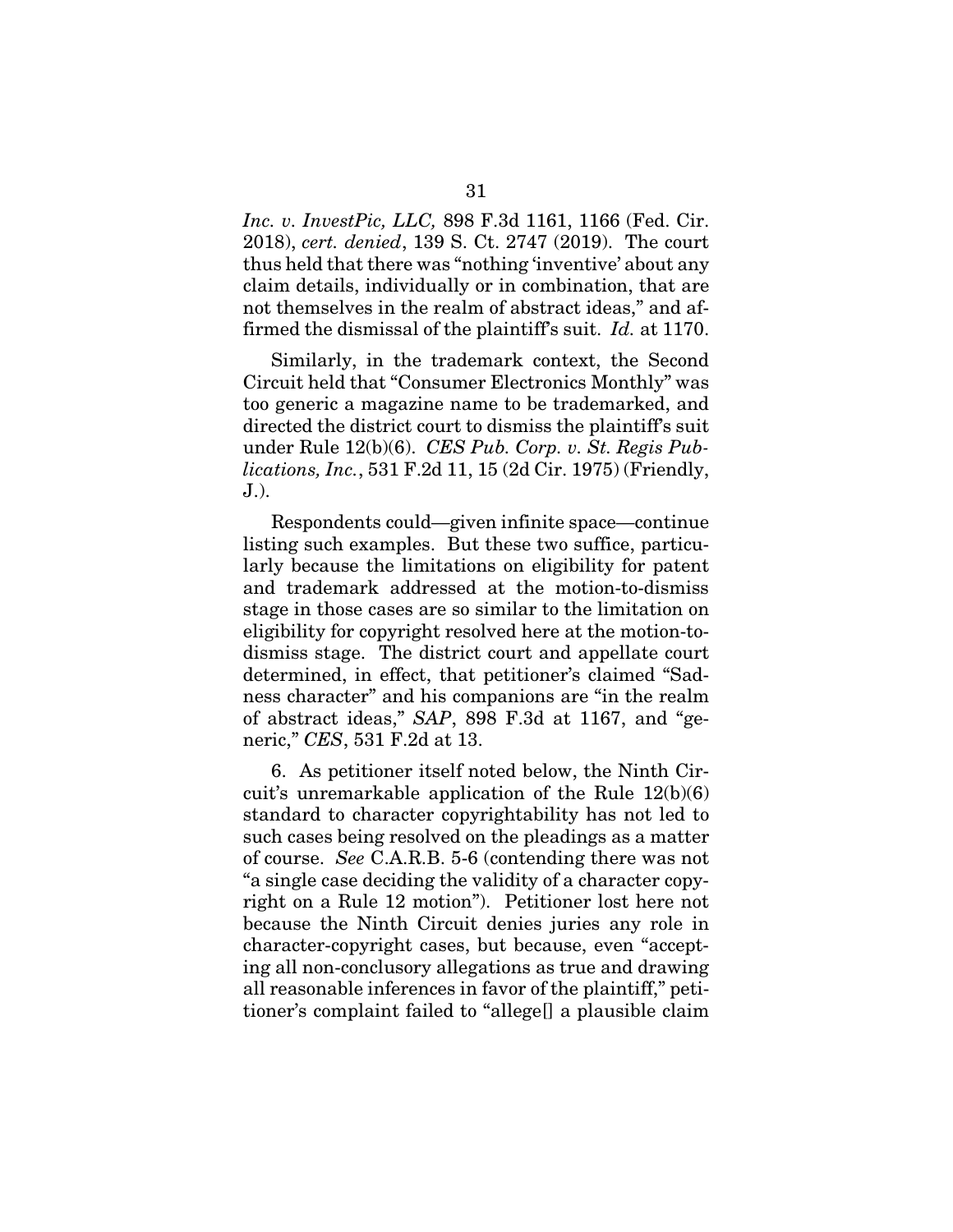to relief." Pet. App. 54a.<sup>[9](#page-38-0)</sup> As noted, *no circuit* holds that it is *per se* improper to make such a ruling. Any challenge to the decision below thus concerns not the *applicability* of Rule 12(b)(6), but rather its *application* to the particular allegations and exhibits before the district court in this case—an issue that does not meet this Court's Rule 10 standard.

7. The balance of petitioner's arguments on this issue are transparently unworthy of this Court's review. Petitioner complains at length that the Ninth Circuit "disregarded [petitioner's] detailed factual allegations." Pet. 27-30. That is not true. But even if, somehow, the courts below missed some detail about the Moodsters characters, this Court's role is not to correct such fact-bound errors.

8. In short, whatever the nature of the difference between whether copyrightability is deemed a factual question, a legal question, or a mixed question, *this* case does not present that issue. And the only rule of decision that the petition suggests could even affect the outcome of the case—a complete prohibition on courts ever deciding copyrightability—is clearly wrong. Certiorari is not warranted.

<span id="page-38-0"></span> <sup>9</sup> Petitioner complains that "[t]he panel did not mention plausibility," Pet. 28, but there was no dispute that the Rule 12(b)(6) plausibility standard applied, C.A.O.B 32; C.A.R.B. 6, and nothing in the opinion holds or even suggests otherwise. Even if petitioner were correct that the panel somehow silently forgot or overlooked the Rule 12(b)(6) standard, that case-specific error would not warrant review.